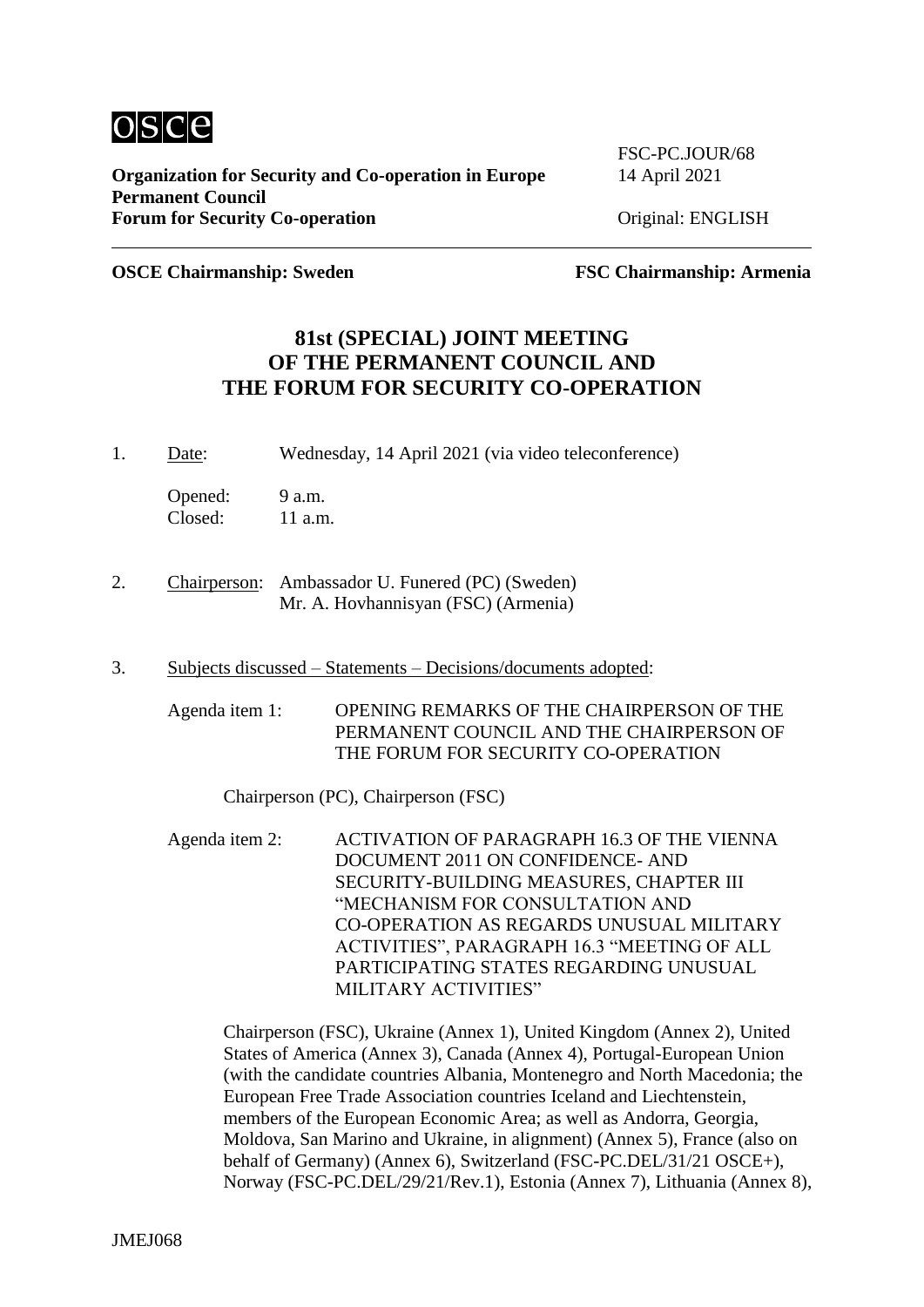Turkey (Annex 9), Czech Republic (Annex 10), Poland (FSC-PC.DEL/35/21 OSCE+), Italy (Annex 11), Georgia (Annex 12), Bulgaria (Annex 13), Russian Federation (Annex 14), Latvia (Annex 15), Chairperson (PC)

Agenda item 3: ANY OTHER BUSINESS

None

4. Next meeting:

To be announced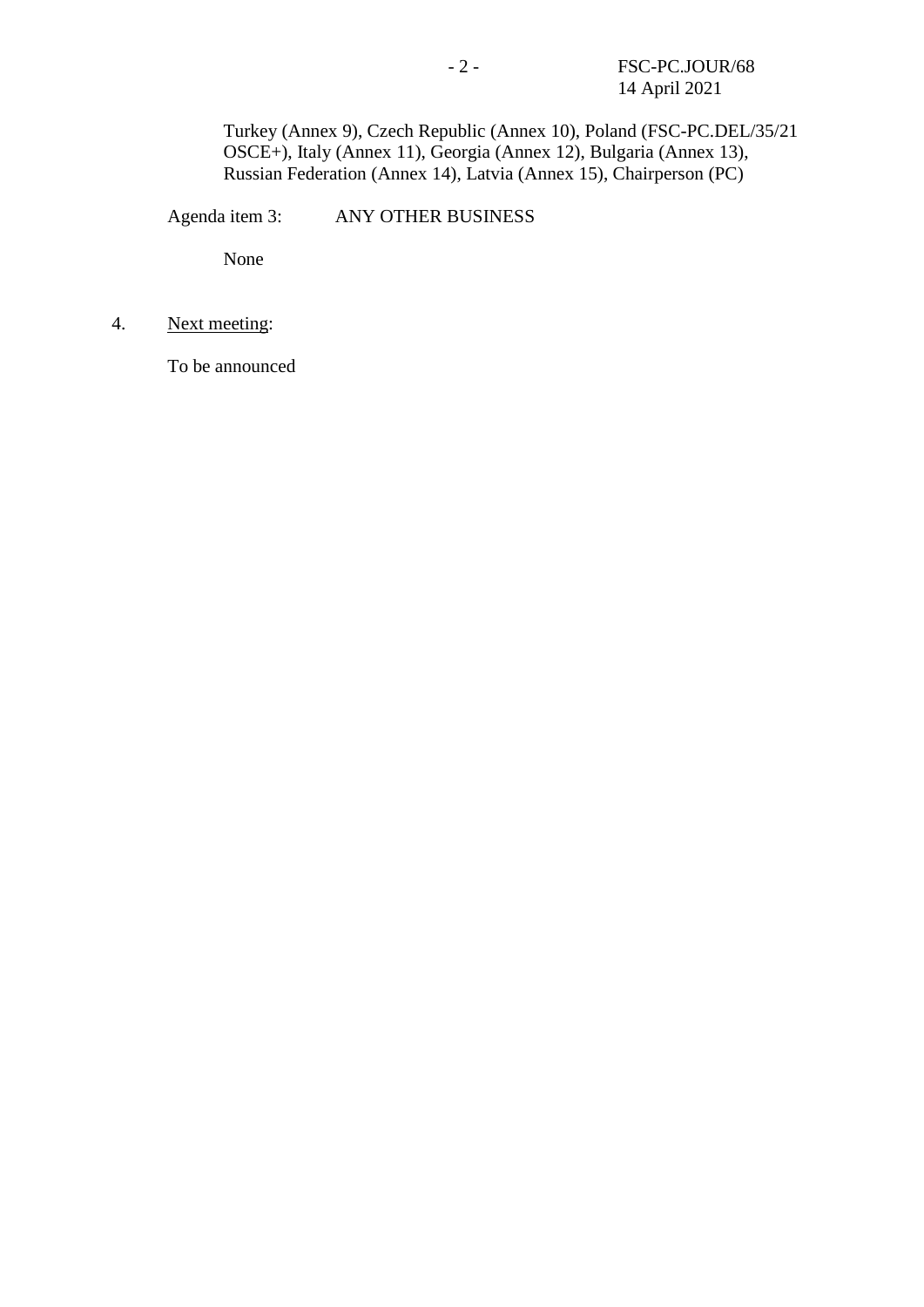

**Organization for Security and Co-operation in Europe** 14 April 2021<br>**Permanent Council** Annex 1 **Permanent Council Forum for Security Co-operation**

FSC-PC.JOUR/68

Original: ENGLISH

**81st Joint Meeting of the PC and the FSC** FSC-PC Journal No. 68, Agenda item 2

### **STATEMENT BY THE DELEGATION OF UKRAINE**

Dear Co-Chairpersons,

We are grateful for your efforts in promptly and efficiently responding to our concerns shared by many participating States regarding the ongoing unusual military activity of the Russian Federation. I wish to lend my words of gratitude to the Chairmanships of the Permanent Council and the Forum for Security Co-operation for convening this meeting at the request of Ukraine.

Allow me also to take a moment to congratulate Armenia with assuming the responsible task of chairing the Forum in the second trimester of this year and wish the Armenian side every success on this path.

Let me briefly outline the steps undertaken by Ukraine in applying relevant measures foreseen by the Vienna Document 2011 to dispel concerns over unusual large-scale military activity of the Russian Federation.

On 7 April, by sending a notification format to the Russian Federation and all participating States, Ukraine activated the "Mechanism for consultation and co-operation as regards unusual military activities" under Chapter III. Our concern is based on the large-scale military build-up of Russia in close vicinity to our borders and in temporarily occupied Crimea amid the Russian-led escalation of violence in Donbas.

The response provided by the Russian Federation on 9 April was clearly unsatisfactory. It did not provide sufficient information on the parameters of the activity to dispel the concerns of Ukraine and was very formal in substance. Therefore, we proceeded with the next step stipulated by Chapter III and requested a meeting with the Russian Federation and other interested participating States.

Consultations were held on 10 April engaging 39 participating States. The Russian Federation opted not to participate in them. Upon the results of the consultations, it was made abundantly clear that the majority of participating States take very seriously Russia's recent military activities along the border with Ukraine and in temporarily occupied Crimea. We are grateful for the detailed report prepared by the Swedish OSCE Chairmanship, distributed among all participating States shortly after the meeting.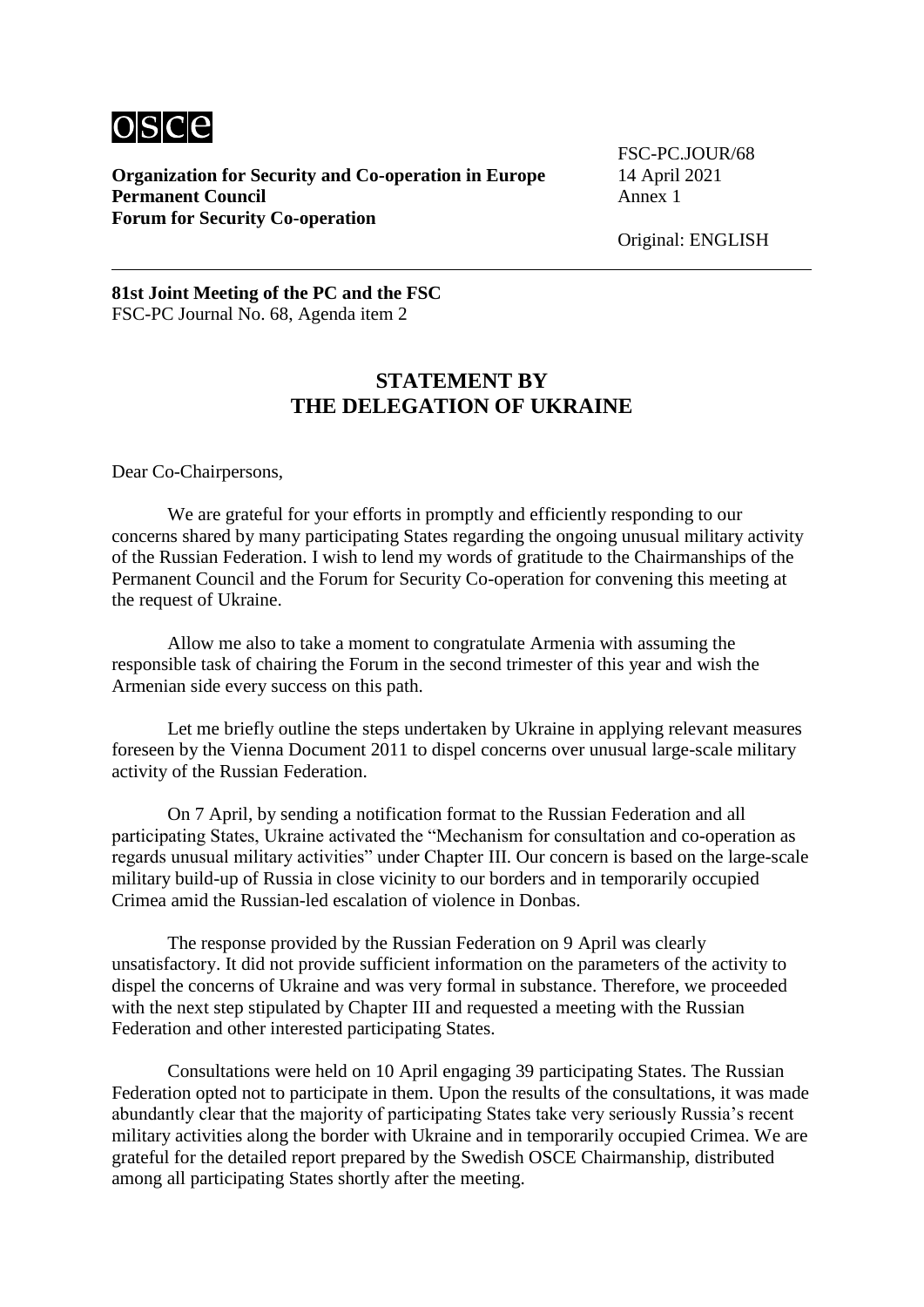Given the reluctance of the Russian side to engage in a meaningful dialogue and dispel the concerns of Ukraine and many other participating States, we approached the OSCE Chairmanship to initiate this joint meeting.

The decision of Ukraine to activate the mechanisms under Chapter III was based on a thorough assessment of security situation near our border with the Russian Federation and in the temporarily occupied territories of Ukraine, including the territorial waters of Ukraine.

According to our information, the command of the armed forces of the Russian Federation is increasing its presence near the State border of Ukraine by moving certain military commands and units from the Western, Southern and Central Military Districts, airborne troops, and the Northern Fleet. This activity is accompanied by intensive military training for offensive operations.

In addition to 28 battalion tactical groups already deployed on a permanent basis near the border with Ukraine, the Russian leadership plans to move even more forces to this area from their normal peacetime locations. Preparations to deploy 12 battalion-sized tactical groups; 4 mission-tailored artillery units; 2 special operation detachments; 1 missile air defence unit; 1 electronic warfare tactical group; 8 short-range ballistic missile systems "Iskander"; up to 80 main battle tanks; over 500 armoured combat vehicles; and more than 100 artillery systems, including 22 multiple-launch rocket platforms, are underway.

Russia continues to flood temporarily occupied Crimea with even more weapons, military equipment and troops, stationed there without host nation consent. Russia has increased its military footprint on the peninsula by additionally deploying 13 battalion-sized tactical groups, 5 mission-tailored artillery units, including 6 short-range ballistic missile systems "Iskander", one special operation detachment, one electronic warfare tactical group, as well as a brigade-sized helicopter tactical unit.

Following these activities Russia increased its military strength in Crimea up to 42,000 troops integrated in a joint striking formation capable to employ the entire range of kinetic systems for offensive combat operations. It has also reinforced the air component on the peninsula with additional bombers, assault, fighter and close aviation support. Major airfields on the peninsula (Hvardiyske and Belbek) are currently suitable for operating strategic long-range bombers.

Apart from that, we can observe an increase in the intensity of offensive combat training exercises in temporarily occupied Crimea and adjacent territorial waters. New forms and methods of the use of force are introduced. In particular, they include training of massive air strikes involving more than 100 aircraft and about 60 helicopters being in the air at the same time, simultaneously using naval, air and coastal missile carriers, and simulating air strikes on surface ships. New modernized types of missile, torpedo and electronic weapons are being actively tested in the Black Sea.

Ukraine considers the aforementioned activities, concentration of forces and means by Russia as militarily significant. Taking into account these alarming developments, we cannot rule out a possibility that the Russian forces in Crimea and/or in the vicinity of our border could resort to serious military provocations in the course of this year.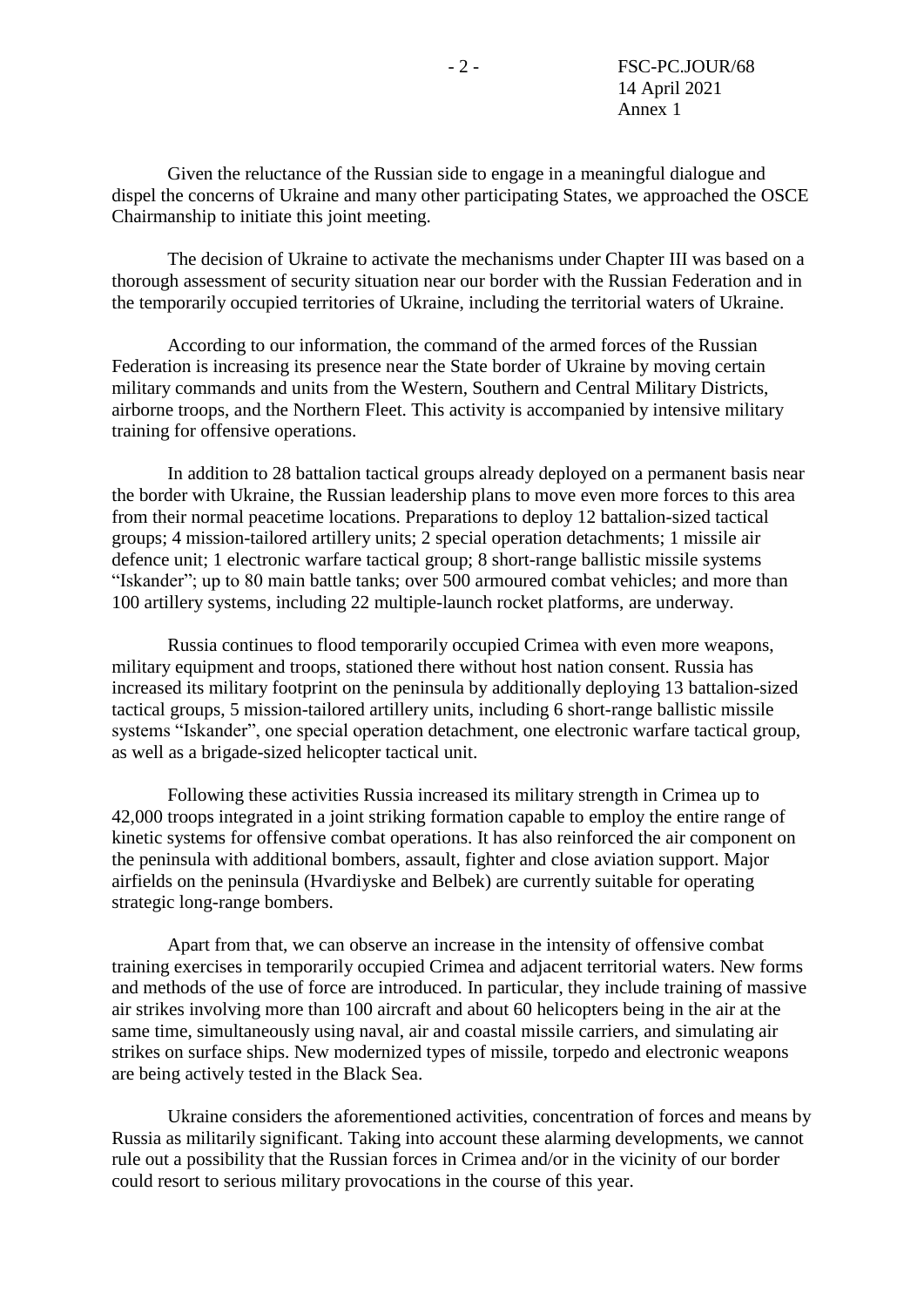Ukraine has a bitter experience of 2014 when Russia failed to clarify the real reasons for stationing of its armed forces alongside the borders with Ukraine or refused to participate in relevant consultations and official meetings on the matter. The reason of such behaviour was made clear in the course of events which followed. Russia prepared the ground for occupation of Ukrainian Crimea and parts of Donbas by unleashing armed aggression against Ukraine.

We concur with many views and assessments expressed by the delegations during the consultations held on 10 April. Our dialogue yielded important questions addressed to the Russian Federation which when fully answered may reduce tensions and dispel some of our concerns regarding its military activities. We urge the Russian side to carefully consider the report upon the outcomes of the consultations, diligently prepared by the Swedish Chairmanship, and come up with clear and comprehensive answers to the questions contained therein in the shortest term.

We believe it would be expedient to compile all the recommendations expressed by the delegations in the course of this meeting as well as questions raised at the consultations on 10 April and address them to the Russian Federation. We invite the Swedish Chairmanship to give due consideration to this proposal.

If the Russian Federation is genuinely interested in rebuilding transparency, predictability and confidence and ensuring politico-military stability in the OSCE area and does not nurture intentions of expanding its armed aggression against Ukraine, it will promptly give its responses and take into account the recommendations expressed today.

Having said that, we are, however, convinced that the most efficient way to dispel our concerns remains the immediate withdrawal by Russia of its troops from the border with Ukraine and from the temporarily occupied Crimean peninsula, abandonment of its belligerent rhetoric, threats of the use of force and disinformation campaign against Ukraine, fulfilment in good faith of security provisions of the Minsk agreements and its commitments under the Vienna Document.

I request that this statement be attached to the journal of the day.

І thank you.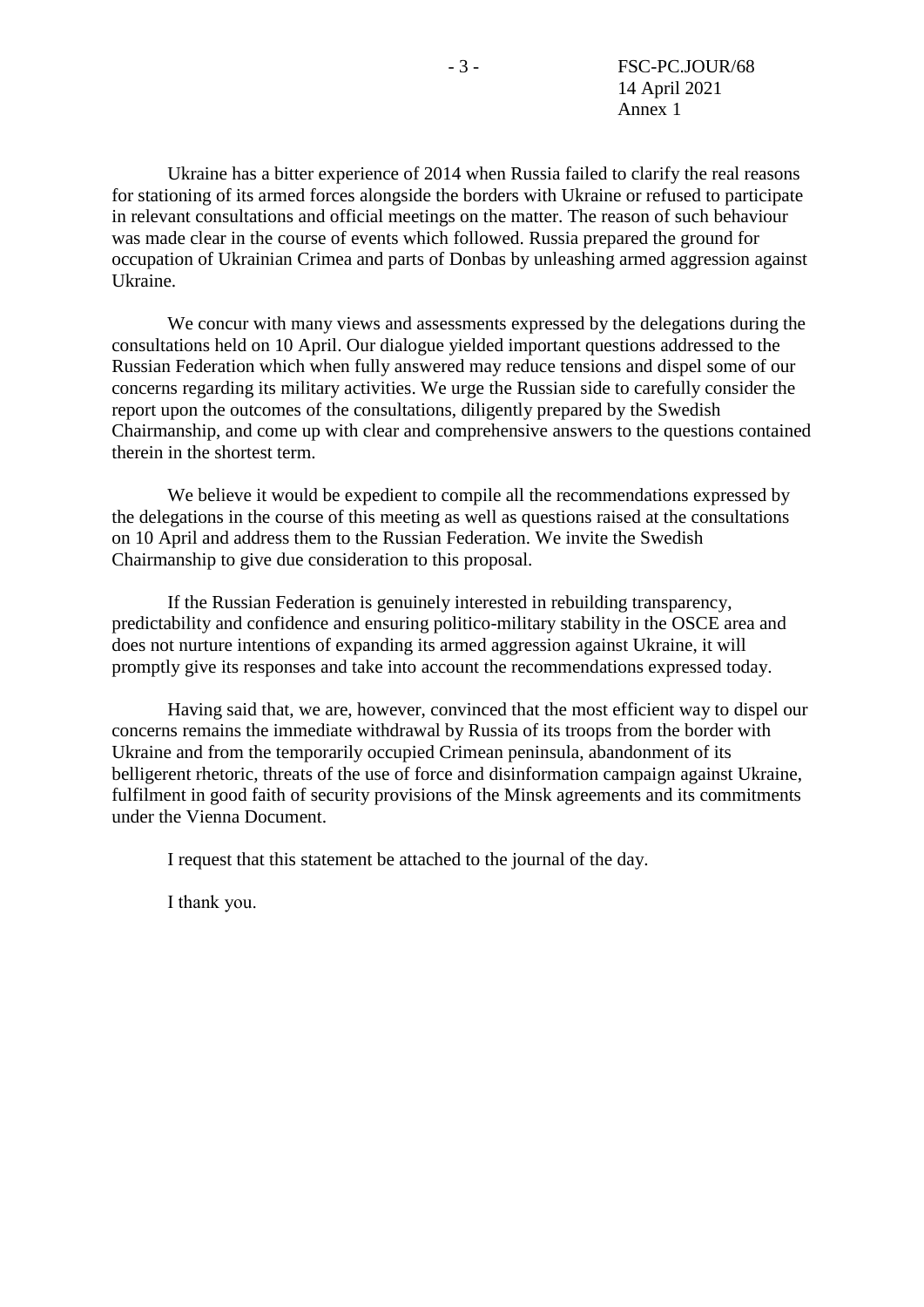

**Organization for Security and Co-operation in Europe** 14 April 2021<br>**Permanent Council** Annex 2 **Permanent Council Forum for Security Co-operation**

FSC-PC.JOUR/68

Original: ENGLISH

#### **81st Joint Meeting of the PC and the FSC** FSC-PC Journal No. 68, Agenda item 2

# **STATEMENT BY THE DELEGATION OF THE UNITED KINGDOM**

Thank you, Mr. Chairperson, I would like to start by thanking you and your team for your efforts to convene this important and urgent meeting today.

The United Kingdom shares Ukraine's significant concerns about the recent increased Russian military activity on Ukraine's border and in illegally annexed Crimea. We fully support Ukraine's use of this Vienna Document mechanism to seek an explanation from Russia for this military activity and request greater transparency in order to de-escalate the situation.

#### Mr. Chairperson,

The Vienna Document is a key confidence- and security-building measure, through which we build transparency and reduce risk. Russia's decision not to participate in the meeting convened on Saturday under paragraph 16.2 of the Vienna Document, and indeed, Russia's stated intention not to engage at all in any Chapter III meetings only deepens our concerns. We recognize a member of the Russian delegation is present today and hope they will show a change of heart and now engage constructively here today after hearing the contributions of other participating States.

The F10 message issued on 7 April was a creditable attempt by Ukraine to achieve greater transparency about Russia's military build-up, and to reduce the risk of further escalation. It was a legitimate request that Russia was obliged, under the terms of the Vienna Document, to answer in a satisfactory manner. Unfortunately, Russia chose not to.

At the meeting on Saturday, in which 39 participating States took part, Ukraine and a number of other States raised specific concerns and called on Russia to answer specific questions. These are contained in the Chairperson's report, CBM/SE/21/0004/F14/O, and remain unanswered. We urge Russia to answer these questions here and now today, and so uphold the OSCE principles and commitments that it freely signed up to and act responsibly to de-escalate the situation.

We would highlight that it is Ukraine's right, as a participating State, to issue a Chapter III request for explanation in relation to any unusual and unscheduled military activities outside normal peacetime locations and which are militarily significant. Russia's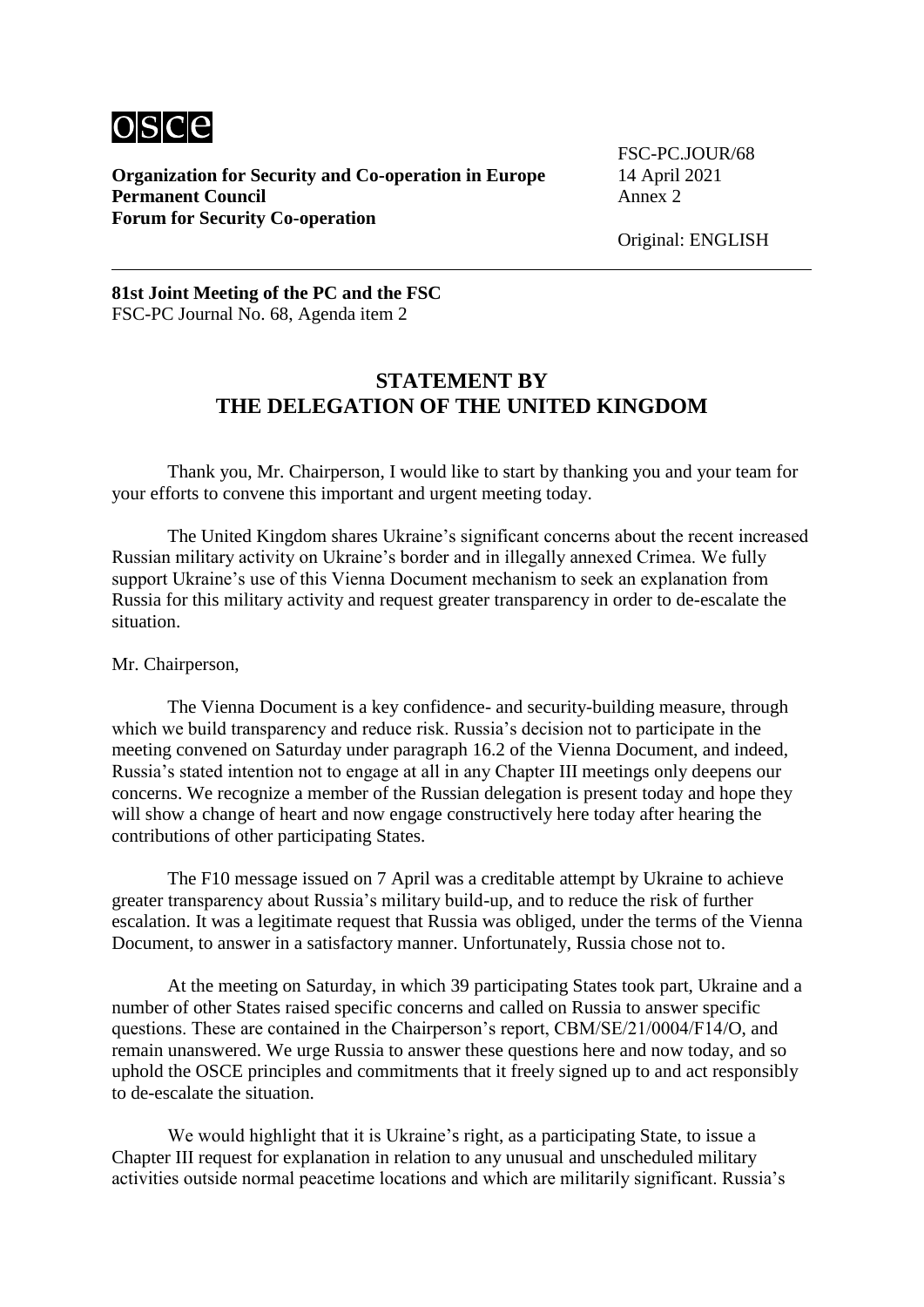refusal to engage with the process to date because it "sees no reason for the implementation of procedures" completely undermines the purpose for which the risk reduction measure was designed.

#### Mr. Chairperson,

The United Kingdom strongly supports the political resolve demonstrated by Ukraine to resist ongoing Russian aggression, resolve the conflict through political means, and de-escalate the conflict. Ukraine has acted responsibly and with great restraint in the face of the renewed provocations by the Russian-backed armed formations which have unfortunately resulted in yet further Ukrainian armed forces casualties. Russia's increased rhetoric and disinformation also risks further escalation and is utterly irresponsible. We call on Russia to cease these reckless actions, and instead focus on implementing its commitments under the Minsk agreements and the Normandy Summit held in Paris in December 2019.

The United Kingdom is unwavering in its support for Ukraine's sovereignty and territorial integrity within its internationally recognized borders, including its territorial waters. We do not and will not recognize Russia's illegal annexation of Crimea.

It is Russia's actions that continue to undermine European security including through its disregard for fundamental OSCE principles, including respect for the sovereignty and territorial integrity of other States, and the use of threat of force. We therefore call again on Russia to return to full compliance with OSCE principles, to fulfil its commitments, and to take urgent de-escalatory measures.

I would like to finish by reiterating that the door remains open for Russia to use the Vienna Document, to provide reassurance about its intentions near Ukraine's borders and in illegally annexed Crimea, here and now today. We call on Russia to meet the above recommendations and engage in risk reduction measures without further delay. Russia's continued failure to do so poses a serious threat to the security of the whole OSCE area.

I request that this statement be attached to the journal of the day.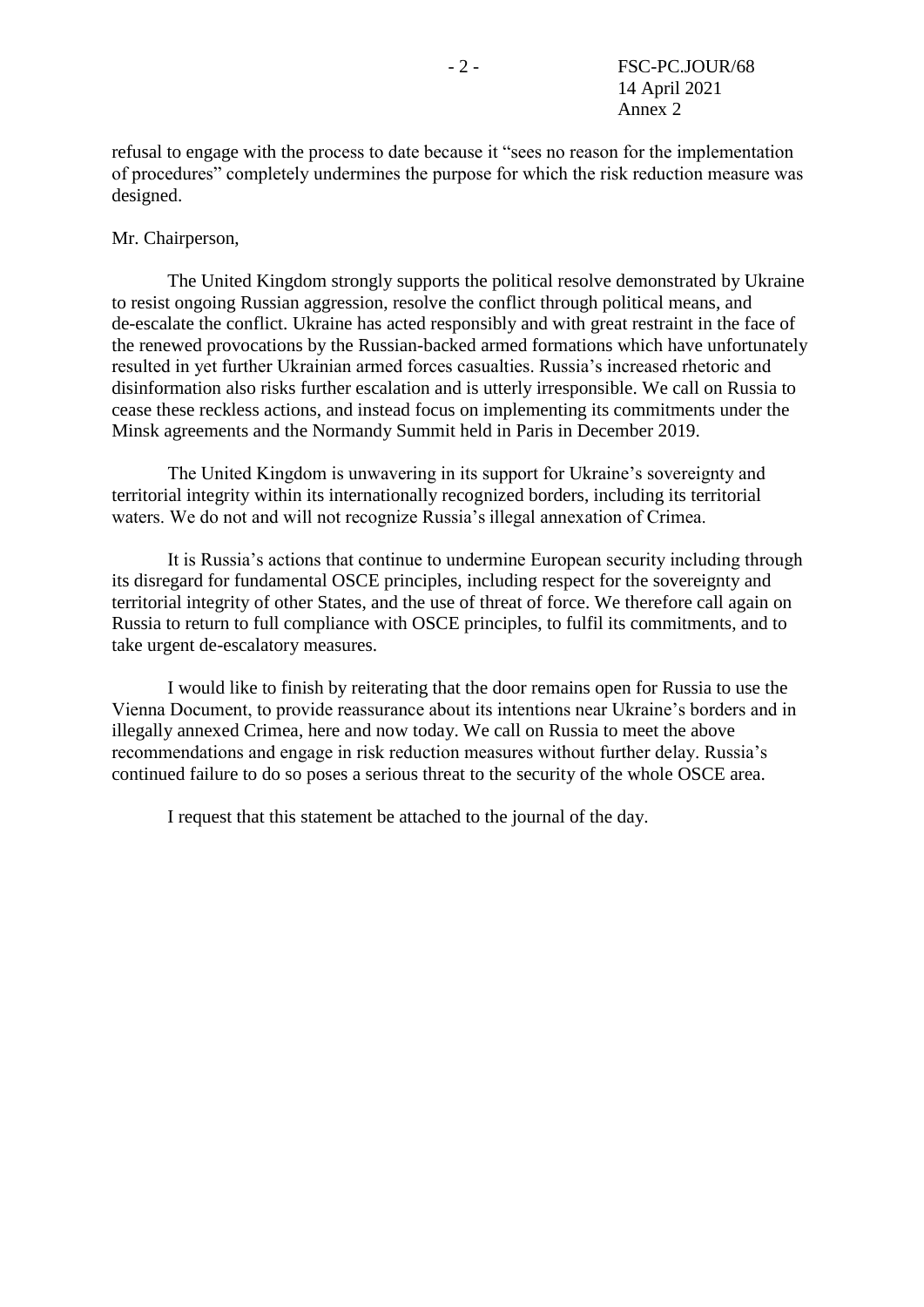

**Organization for Security and Co-operation in Europe** 14 April 2021<br>**Permanent Council** Annex 3 **Permanent Council Forum for Security Co-operation**

FSC-PC.JOUR/68

#### **81st Joint Meeting of the PC and the FSC** FSC-PC Journal No. 68, Agenda item 2

# **STATEMENT BY THE DELEGATION OF THE UNITED STATES OF AMERICA**

The United States joins other participating States in expressing our continued and considerable concern over Russia's military activities near Ukraine's border and in Russian-occupied Crimea. These provocations only threaten to further destabilize an already tense and fragile security situation. We regret that Russia refused to participate in this joint meeting of the Forum for Security Co-operation and the Permanent Council and a previous meeting with Ukraine, and that Moscow has not clarified the situation on the ground regarding the location, dates, and purpose of the military activity and information on the forces involved, as requested by Ukraine under Vienna Document, Chapter III, "Risk reduction". The provision of such information would go a great way in helping to reduce tensions in eastern Ukraine, tensions for which Russia is solely responsible for escalating.

Russia's refusal to provide sufficient information about unusual military activities near its border with Ukraine and in Russian-occupied Crimea is inconsistent with the letter and spirit of the Vienna Document, which was adopted by all 57 participating States, including Russia. We urge Russia to remember its commitments to this organization and to the principles we are all expected to adhere, including those outlined in the Vienna Document.

After having fomented and fuelled seven years of conflict in eastern Ukraine, Russia now has the opportunity to do the right thing. Now is the moment for Russia to clearly articulate the nature of its military activities near Ukraine's border and dispel the concerns of its neighbours and OSCE participating States in accordance with the Vienna Document. All of the available evidence suggests this is not a routine military exercise.

We also find dubious any suggestions that these activities may be related to Russia's "ZAPAD" exercise later this year, given the timing, location, and composition of Russian forces involved. We specifically note Russia indicated in its F30 notification that "ZAPAD" would take place from 10 to 16 September in training areas of the Western Military District. Its connection to current activity is implausible, even when considering potential changes to exercise plans, especially without an updated notification.

Ukraine is certainly right to be concerned about these activities. In both 2008 and 2014, Russia massed forces in a similar manner before it launched military operations against Georgia and then Ukraine. For months now, Russia has been using its Permanent Council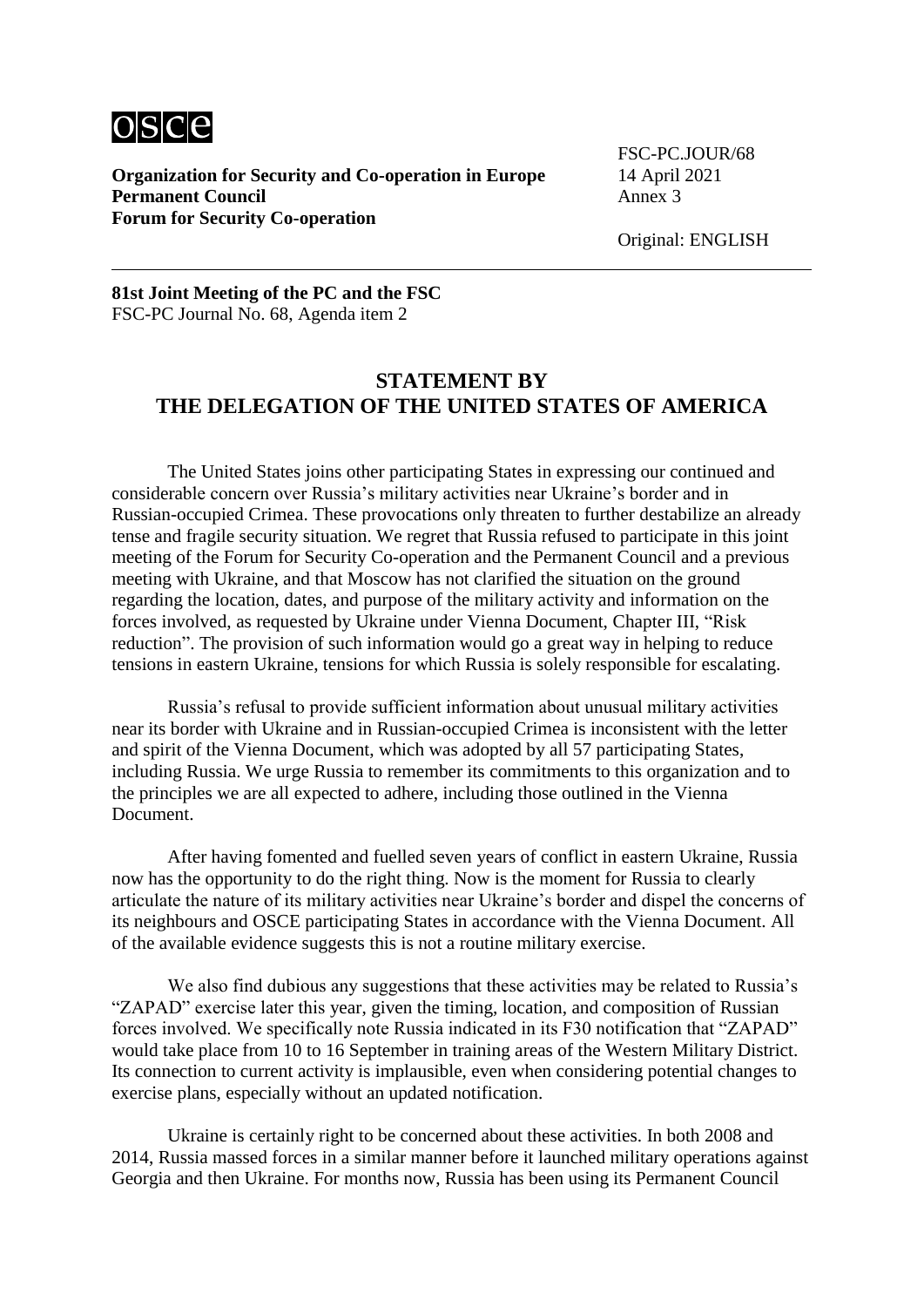statements to outline a false narrative asserting a large-scale Ukrainian military operation was evident. Such escalation on the part of Ukraine has not been seen.

Russia's unilateral military activities only serve to further destabilize an already volatile situation and threaten to unravel the fragile ceasefire on the ground in eastern Ukraine. Its absence from today's joint meeting does nothing to assuage the concerns of this body. Rather, it serves as another worrisome signal and suggests that Russia aims to flaunt its commitments and continue on this provocative path, with real risks to regional security.

Based on information available in the Vienna Document and open sources, Russia has declared a significant number of forces based at facilities in the region: more than 17,000 on Ukrainian territory in Crimea, for example. A field activity involving even a portion of these forces would exceed the 9,000-troop threshold for pre-notification of a military activity under paragraph 40.1.1, at least by the time the troops involved commenced the activities. If those forces were augmented by troops and equipment from outside the region, which we assess to be the case, the numbers obviously grow.

According to information obtained from available sources, Russia has more troops stationed on the Ukrainian border now than at any time since 2014. Russia has moved 15,000 to 25,000 troops to Crimea or closer to the Ukrainian borders. This number includes infantry, tank battalions, helicopters, and air defence assets. These forces add to Russia's already significantly increased combat capabilities in Crimea and along its internationally recognized border with Ukraine. In Crimea, we assess Russia has an estimated 31,500 troops and has deployed advanced air defence systems, such as the S-400, fighter aircraft and coastal defence cruise missiles. Along the internationally recognized border with Ukraine, Russia has increased its force posture considerably since 2015, stationing tens of thousands of troops, reactivating units, refurbishing bases, and deploying more capable ground, air and air defence equipment.

The United States notes the paragraph 16 mechanism is not confined to instances of "significant military activity that is required to be reported under the Vienna Document 2011," as Russia appears to suggest in its recent note verbale. Under paragraph 16, participating States will consult and co-operate with each other about "any unusual and unscheduled activities of military forces outside their normal peacetime locations," including activities that are below Vienna Document thresholds.

Large military activity on the border of – or indeed in the territory of – a neighbour without prior notification, as is the case here, is destabilizing, particularly given the context and history. It raises questions about intentions.

To our knowledge Ukraine has taken no step that could be viewed as provoking such a response.

We again call on Russia to explain the size, composition, and purpose of this activity.

The Vienna Document and the Stabilizing Measures for Localized Crisis Situations (DOC.FSC/2/96) outline a number of potential measures that can form the basis of recommendations to stabilize the current situation. Among such measures, we recommend that Russia provide a briefing detailing their activities of concern, following the parameters of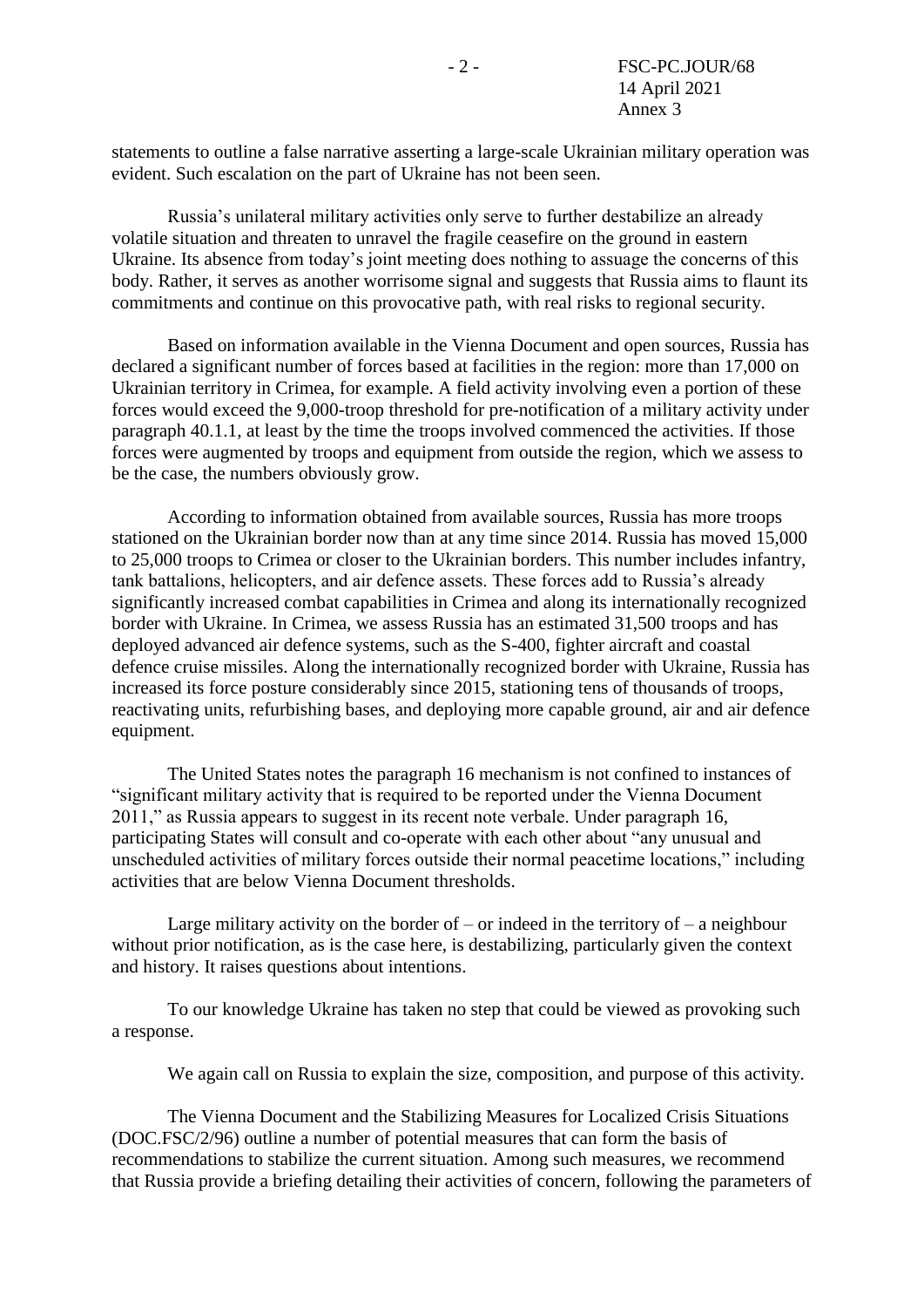the Ukrainian F10 request; and that Russia host a voluntary visit to dispel concerns about its military activities, as is encouraged under paragraph 18 of the Vienna Document 2011.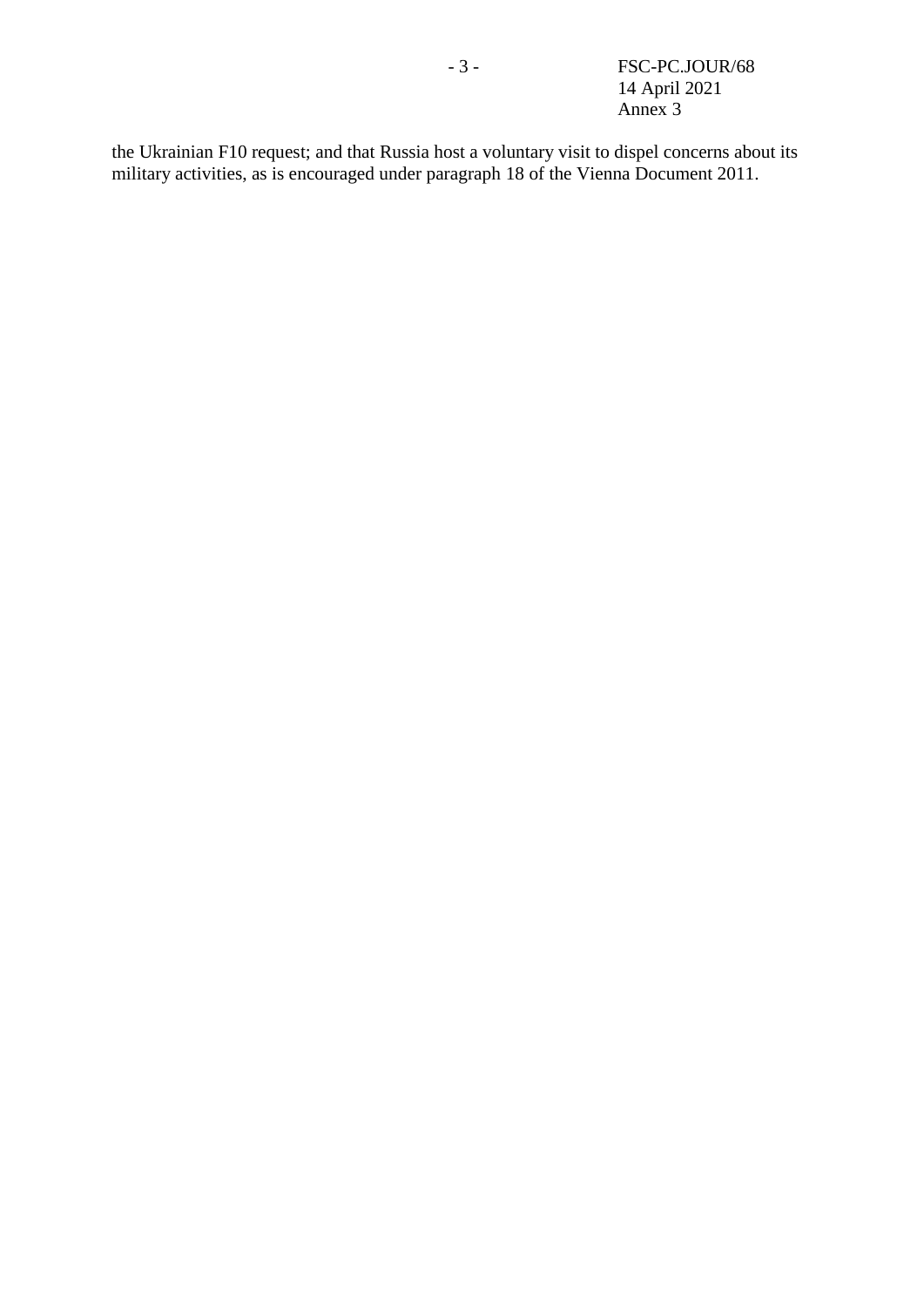

**Organization for Security and Co-operation in Europe** 14 April 2021<br>**Permanent Council** Annex 4 **Permanent Council Forum for Security Co-operation**

FSC-PC.JOUR/68

Original: ENGLISH

**81st Joint Meeting of the PC and the FSC** FSC-PC Journal No. 68, Agenda item 2

### **STATEMENT BY THE DELEGATION OF CANADA**

Mr. Chairperson,

Thank you for convening this important special joint session. We appreciate the efforts of you and your team in the face of an urgent timeline and very challenging circumstances.

Canada is deeply concerned about Russia's recent destabilizing actions and significant military build-up of forces and equipment along Ukraine's border and on the illegally occupied Crimean peninsula. The large-scale movements of troops, tanks, and other artillery units, without prior notification, represent threatening and destabilizing activities.

Canada is likewise deeply concerned by the continued attempts by the Russian Federation to spread a false narrative regarding Ukrainian intentions and "provocations" Russia's rhetoric regarding its reasons for possible offensive actions in Donbas is particularly troubling and seriously undermines efforts to de-escalate the current crisis. We remain fully supportive of Ukraine's efforts to counter this disinformation campaign and call on the Russian Federation to cease its aggressive and escalatory rhetoric.

We commend Ukraine's efforts to use the risk reduction mechanisms afforded by the Vienna Document in an effort to de-escalate this situation and seek clarity on not only the scope and scale of these movements by Russia, but also their strategic intent.

The Vienna Document remains the bedrock of the OSCE's toolbox of confidence- and security-building measures and we call on Russia to return to good-faith participation in all aspects of the Vienna Document 2011, in line with the document's intent of restoring confidence, building trust and reducing military risks.

We believe that this is an appropriate use of the Vienna Document: de-escalation of tense situations is exactly what the confidence- and security-building measures toolbox was designed for. However, in order for it to be effective, all parties must want it to work.

Russia's response to Ukraine's reasonable F10 request for information on "unusual military activity" made no attempt to satisfactorily address the legitimate concerns expressed by a neighbouring participating State, nor to allay any perception of malicious intent.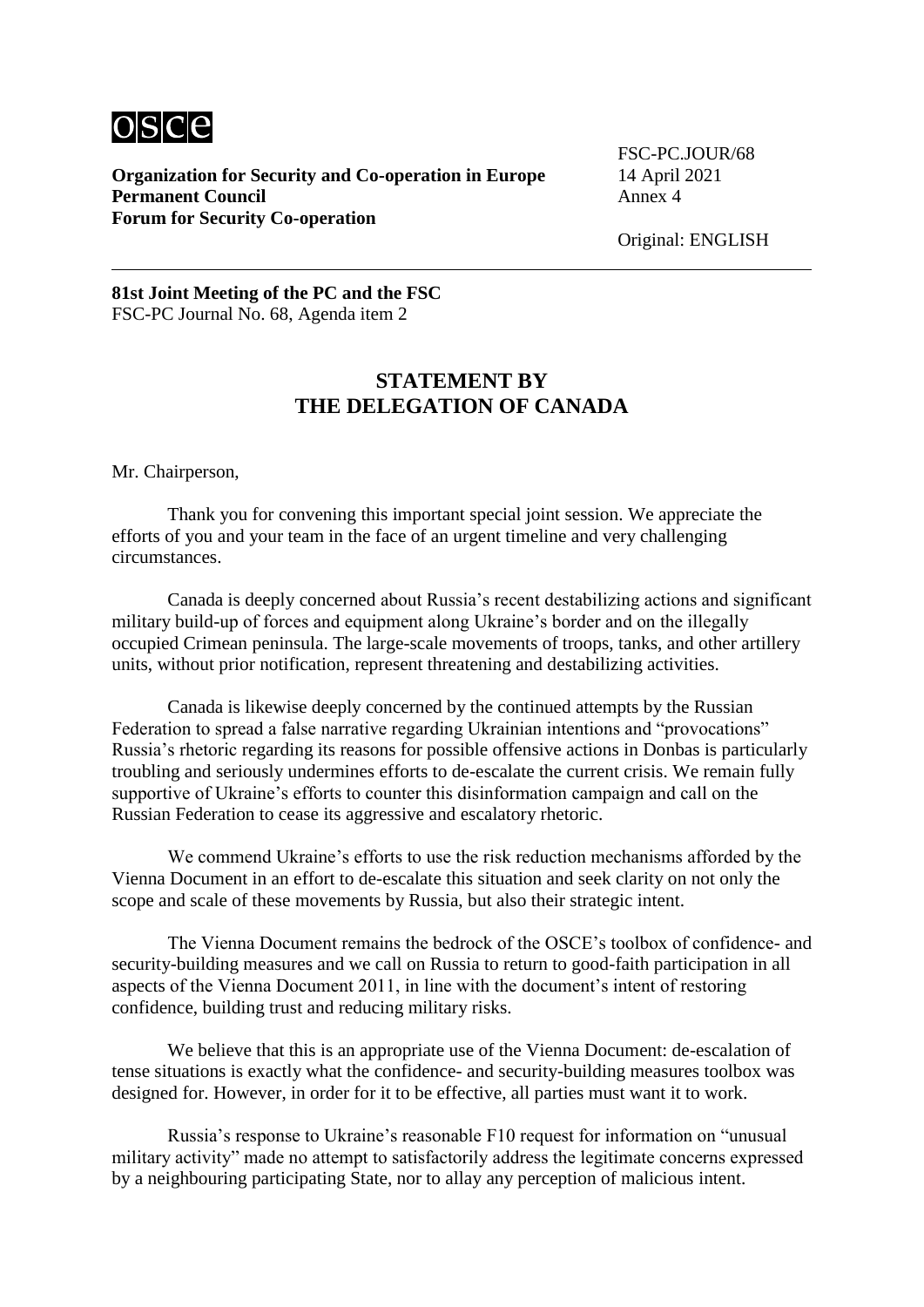Additionally, Russia's refusal to attend the special meeting called by the Chairperson-in-Office on the 10 April, was another clear signal of a lack of desire by Russia to de-escalate this situation.

We are encouraged to see a delegate from the Russian Federation participating in today's joint meeting of the Forum for Security Co-operation and Permanent Council. We would welcome Russia's effort at transparency regarding its large-scale build-up of troops, tanks and artillery along the border with Ukraine and on the illegally occupied Crimean peninsula. We would suggest that Russia give due consideration to how the intent of it actions might be perceived by its neighbours when considering how to best employ the transparency mechanisms provided within the Vienna Document with the overall intent of risk reduction. We remain concerned regarding the timeliness of this effort by Russia, and question its genuine commitment to our shared confidence- and security-building measures, noting that Russia takes every opportunity to avail itself of the mechanisms provided by the Vienna Document, routinely participating in visits and conducting inspections in other participating States, whilst taking a minimalist, almost obstructionist approach to the intended reciprocal nature of its provisions.

We remain deeply disappointed that the Russian Federation continues to attempt to argue the applicability of the Vienna Document, rather than choosing to avail itself of our shared transparency and risk reduction mechanisms and address these expressed concerns. The lack of engagement leaves the distinct impression that Russia is not interested in transparency and the risk reduction it provides but rather seeks to avoid all efforts to reduce lower tensions with its neighbours.

We call on Russia to fully meet its obligations under the Vienna Document 2011 in both letter and spirit, and offer a reasonable and thoughtful response regarding its recent large-scale military activity with focus on its broader intent. The Vienna Document provides these tools. Without such engagement, we are left with a number of troubling questions: Why is Russia choosing to not engage in the recent activities convened under the Vienna Document Chapter III? Why is it not taking the opportunity to convey to neighbouring participating States an openness and transparency which would help allay concerns? Why does it continue its aggressive rhetoric if it has no malicious intent?

We renew our call on Russia to act in good faith and to put forth an honest effort to address the concerns of its neighbours, concerns that have been echoed by a vast majority of OSCE participating States.

For Canada's part, Prime Minister Trudeau and Foreign Minister Garneau recently spoke with President Zelensky and Foreign Minister Kuleba about the situation, an expression of the weight and seriousness Canada places on it, and we will continue to monitor the situation closely.

We are concerned about reports of increased levels of violence in Donbas, including the recent deaths of six Ukrainian servicemen due to sniper fire, and we will continue to work with Allies and partners to emphasize the importance of pursuing diplomatic avenues to resolve the conflict in eastern Ukraine. We strongly encourage Russia to uphold the ceasefire agreement and to de-escalate the increasing violence in Donbas.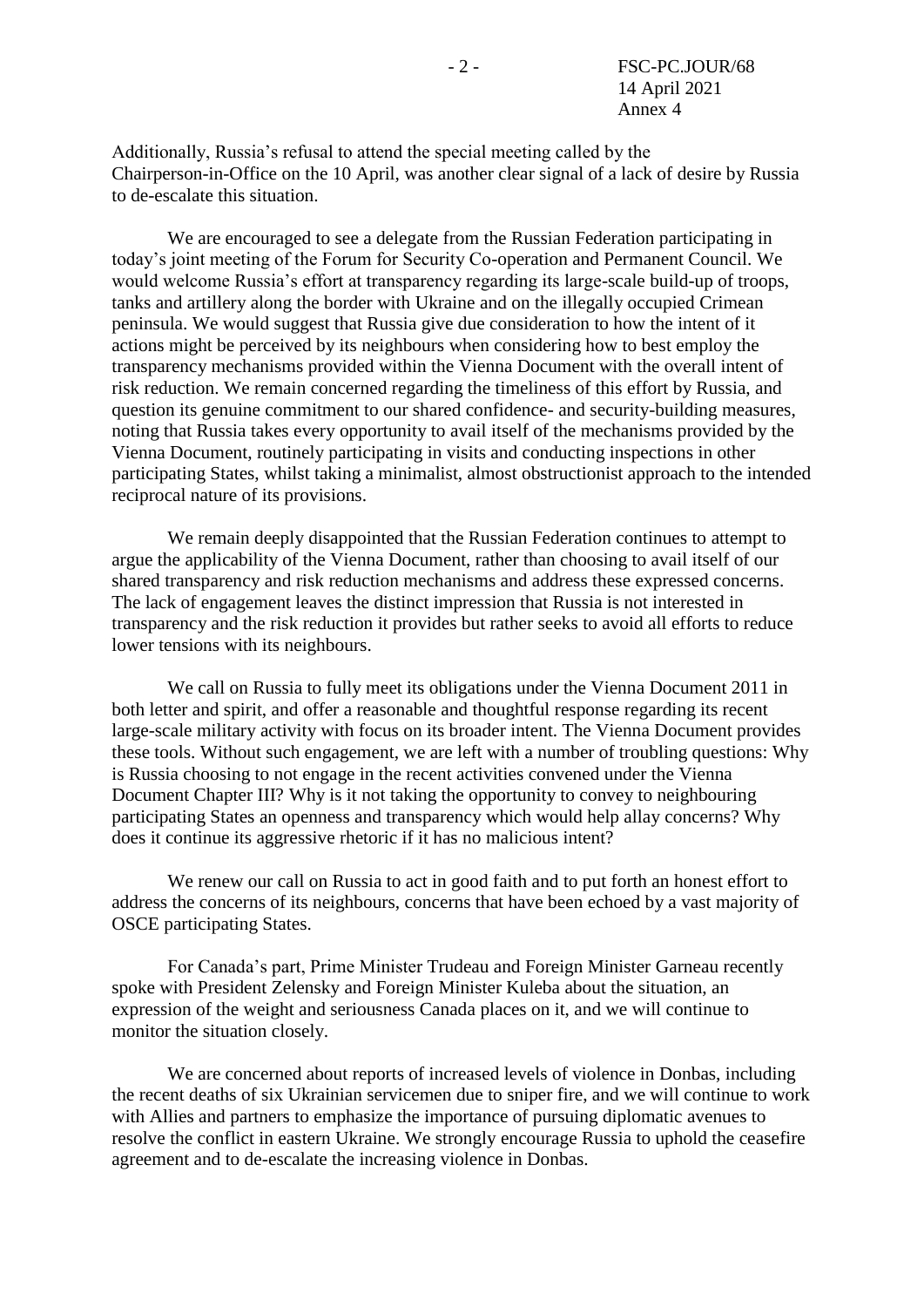- 3 - FSC-PC.JOUR/68 14 April 2021 Annex 4

Canada remains unwavering in our support for Ukraine's independence, sovereignty and territorial integrity within its internationally recognized borders including its navigational rights within its territorial waters, and beyond. We commend Ukraine for its posture of restraint.

Thank you, Mr. Chairperson.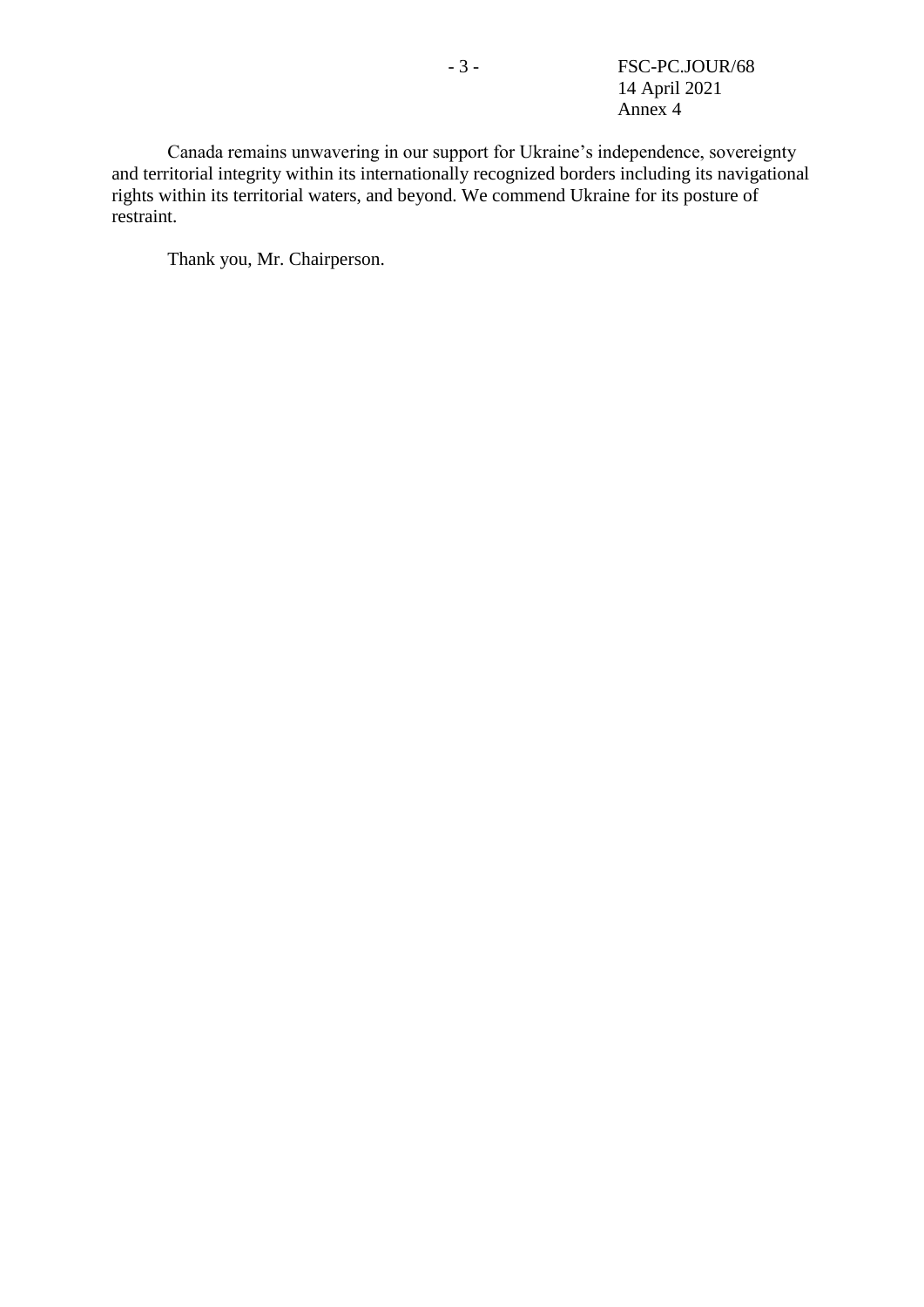

**Organization for Security and Co-operation in Europe** 14 April 2021<br>**Permanent Council** Annex 5 **Permanent Council Forum for Security Co-operation**

FSC-PC.JOUR/68

Original: ENGLISH

#### **81st Joint Meeting of the PC and the FSC** FSC-PC Journal No. 68, Agenda item 2

### **STATEMENT BY THE REPRESENTATIVE OF THE EUROPEAN UNION**

The delegation of Portugal, in its capacity as EU Presidency, passed the floor to the representative of the European Union, who delivered the following statement:

The European Union and its Member States welcome the convening of this joint meeting of the Forum for Security Co-operation and the Permanent Council by the Swedish and Armenian Chairmanships at the request of the delegation of Ukraine. Such discussion on the security concerns about the ongoing unusual military activities of the Russian Federation in the areas adjacent to the State border of Ukraine and in the illegally annexed Autonomous Republic of Crimea and the city of Sevastopol is indeed urgently needed.

We are following very closely and with severe concern the worsening of the security situation in eastern Ukraine and Russian troop movements towards and at its border with Ukraine and in the illegally annexed Crimean peninsula. We urge the Russian Federation to take the necessary steps to de-escalate the situation and to engage in a meaningful dialogue and constructive consultations. We have all signed up to the Vienna Document precisely to reduce military risks and misperceptions and to improve understanding of threat perceptions and build trust among participating States. It constitutes a key element of our common security. We, therefore, fully supported Ukraine's request to activate the consultation mechanism as foreseen in paragraph 16 under the risk reduction Chapter of the Vienna Document.

We took note of the explanations provided on Friday by the Russian Federation, which can hardly be considered satisfactory since they do not provide relevant information to explain the activities in question and dispel the concerns.

The refusal of the Russian Federation to engage in a meaningful dialogue in the meeting last Saturday was regrettable and does not contribute to efforts to de-escalate. We, therefore, call Russia to engage in good faith on the basis of its OSCE politico-military commitments.

The concern is about unusual military activities of the Russian troops at the border and on the illegally annexed Crimean peninsula which take place at a time when the level of violence in eastern Ukraine has also increased. The OSCE Special Monitoring Mission to Ukraine notes in its recent weekly report an almost threefold increase of ceasefire violations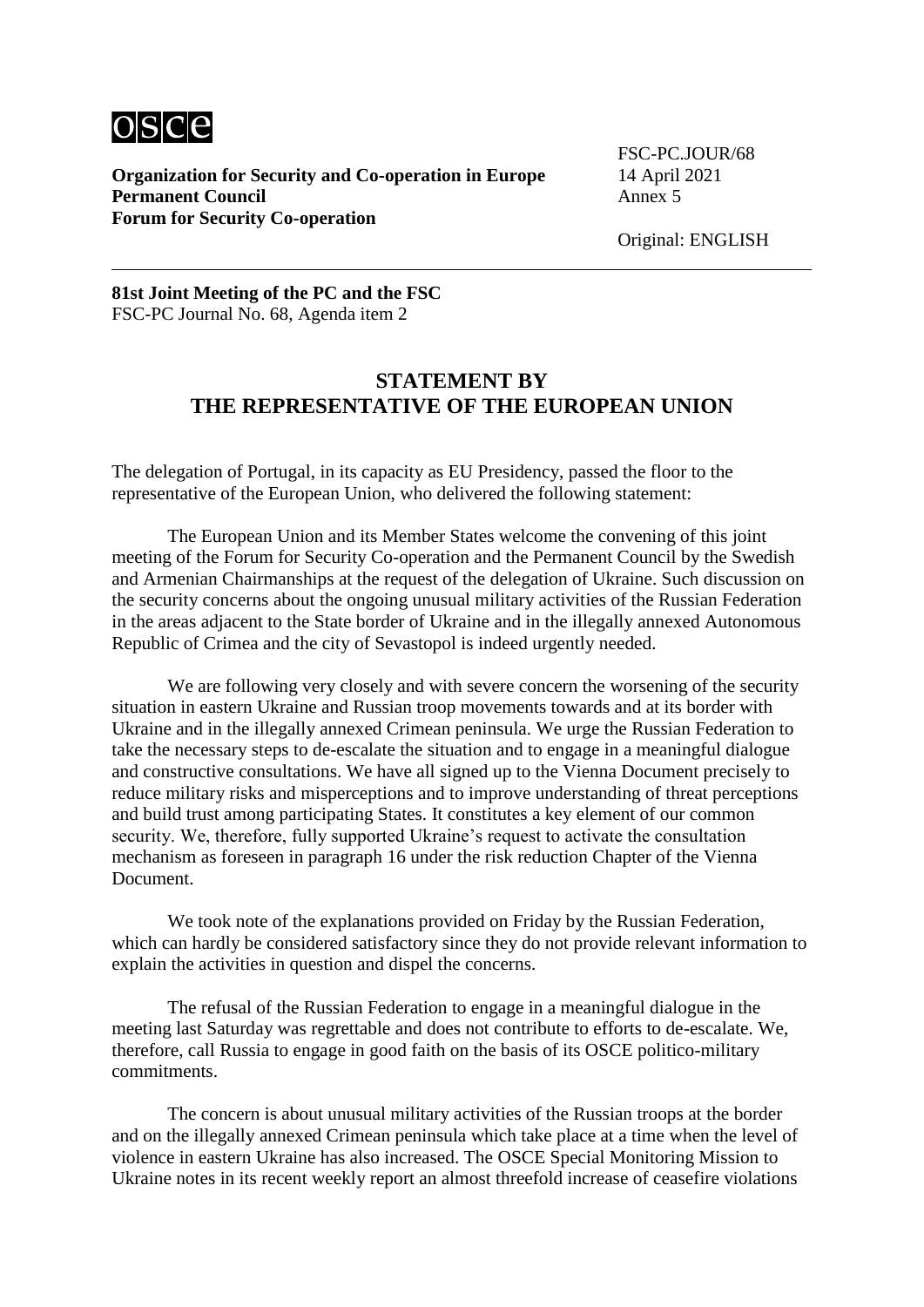for the second consecutive week. The rising numbers of ceasefire violations and casualties and fatalities among the civilian population and the Ukrainian military personnel at well-known hotspots are highly worrying. When transparency and mutual confidence are in short supply, any provocation or the spread of disinformation can have dire consequences.

Ukrainians on both sides of the line of contact have seen enough of human suffering. The Normandy Four Summit in Paris and the recommitment to the ceasefire in July of last year have offered hope for progress on the way to a peaceful solution. The European Union welcomes the important steps Ukraine, under President Zelenskyy's leadership, has taken in this regard. We regret that an extraordinary meeting of the Trilateral Contact Group on 7 April did not result in the renewal of the ceasefire commitments of 22 July 2020 by all sides since the Russian Federation refused to engage constructively. We call upon the sides to refrain from actions and rhetoric that lead to heightened tensions and to step up instead their efforts in implementing the Minsk agreements. In particular, we urge the Russian Federation to provide full transparency on its military activities which are a matter of strong concern for other participating States.

We recall our principled position that the full implementation of the Minsk agreements is the only way forward. We strongly support the efforts of both the Normandy Format and the Trilateral Contact Group to find a peaceful resolution of the conflict, in full respect of Ukraine's sovereignty and territorial integrity within its internationally recognized borders. The work of the OSCE's Special Monitoring Mission to Ukraine is of crucial importance and we call on Russia to ensure that the Mission has full freedom of movement within Ukraine, which has never been the case due to restrictions imposed by the Russian-backed armed formations, including the targeting and intensive jamming of its unmanned aerial vehicles and denial of access or passage at their checkpoints.

In conclusion, we reiterate our unwavering support for the sovereignty, territorial integrity, unity and independence of Ukraine within its internationally recognized borders, and call upon Russia to do likewise. We, together with our partners, will continue to closely monitor the situation and react decisively to any further violations of these principles.

#### **Recommendations**

As regards measures for clarifying the situation as well as halting activities that give rise to concern, the European Union and its Member States recommend to use all relevant provisions under the Vienna Document and other confidence- and security-building measures to the fullest, and in particular:

- To the Russian Federation to take steps to de-escalate the situation and to engage in a meaningful dialogue and constructive consultations;
- To the Russian Federation to provide, in accordance with its commitments under the Vienna Document, full transparency on its military activities, in particular on the fundamental questions concerning the size and structure of permanent stationed troops in the respective areas and of additional transferred troops involved in the combat training and the duration of their deployment;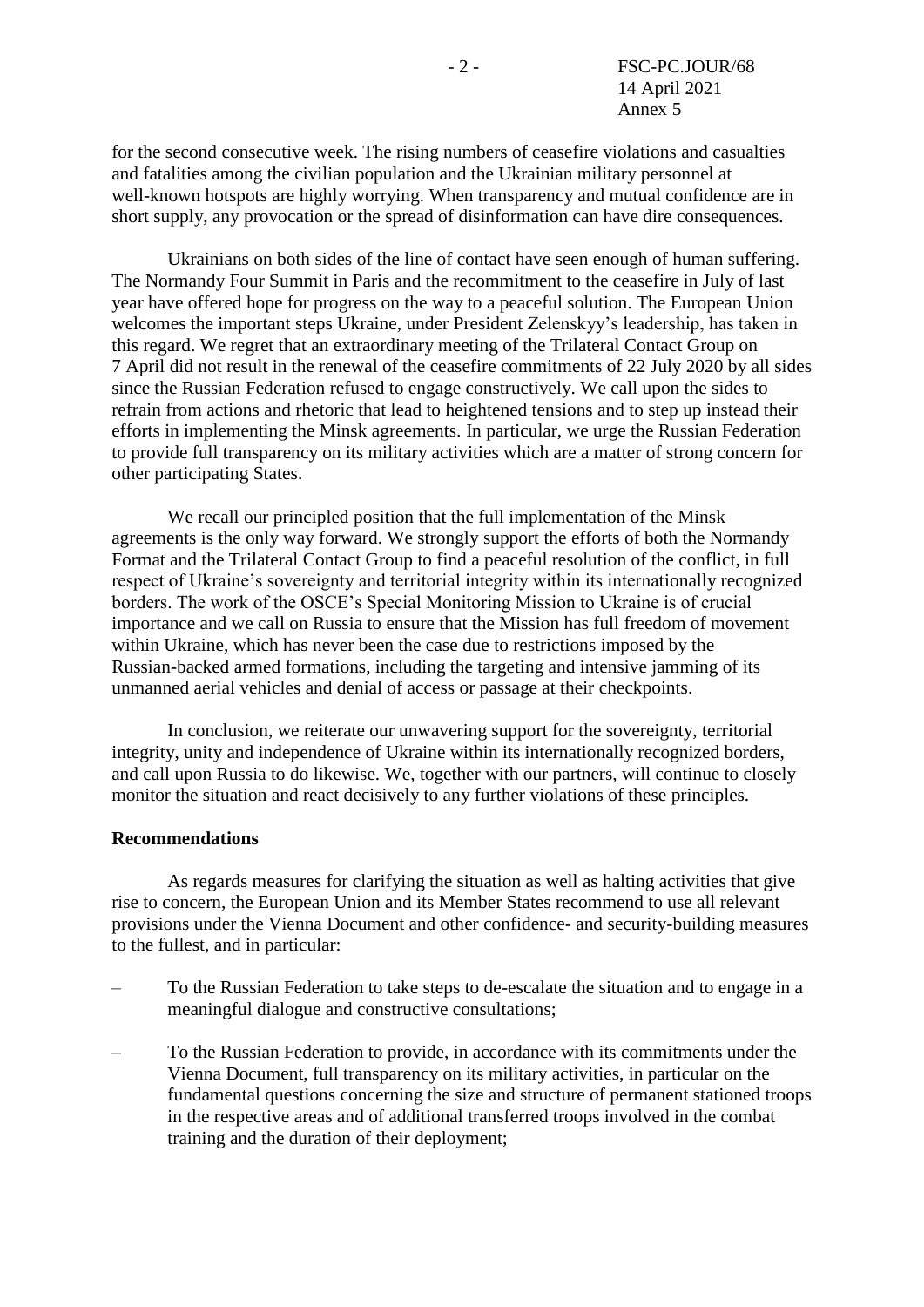- To the Russian Federation to voluntary host a visit to dispel concerns about its military activities, in accordance with the provisions under paragraph 18 of the Vienna Document 2011;
- To continue discussing this particular issue at the Permanent Council and/or Forum for Security Co-operation;
- That participating States involved continue to regularly brief the Forum for Security Co-operation, in particular on military activities in border areas.

Madam Chairperson, I kindly request that these recommendations and our statement today be attached to the journal of the day.

<span id="page-15-0"></span>The candidate c[o](#page-15-0)untries the Republic of North Macedonia<sup>1</sup>, Montenegro<sup>1</sup> and Albania<sup>[1](#page-15-0)</sup>, the European Free Trade Association countries Iceland and Liechtenstein, members of the European Economic Area, as well as Ukraine, the Republic of Moldova, Georgia, Andorra and San Marino align themselves with this statement.

1

<sup>1</sup> The Republic of North Macedonia, Montenegro and Albania continue to be part of the Stabilisation and Association Process.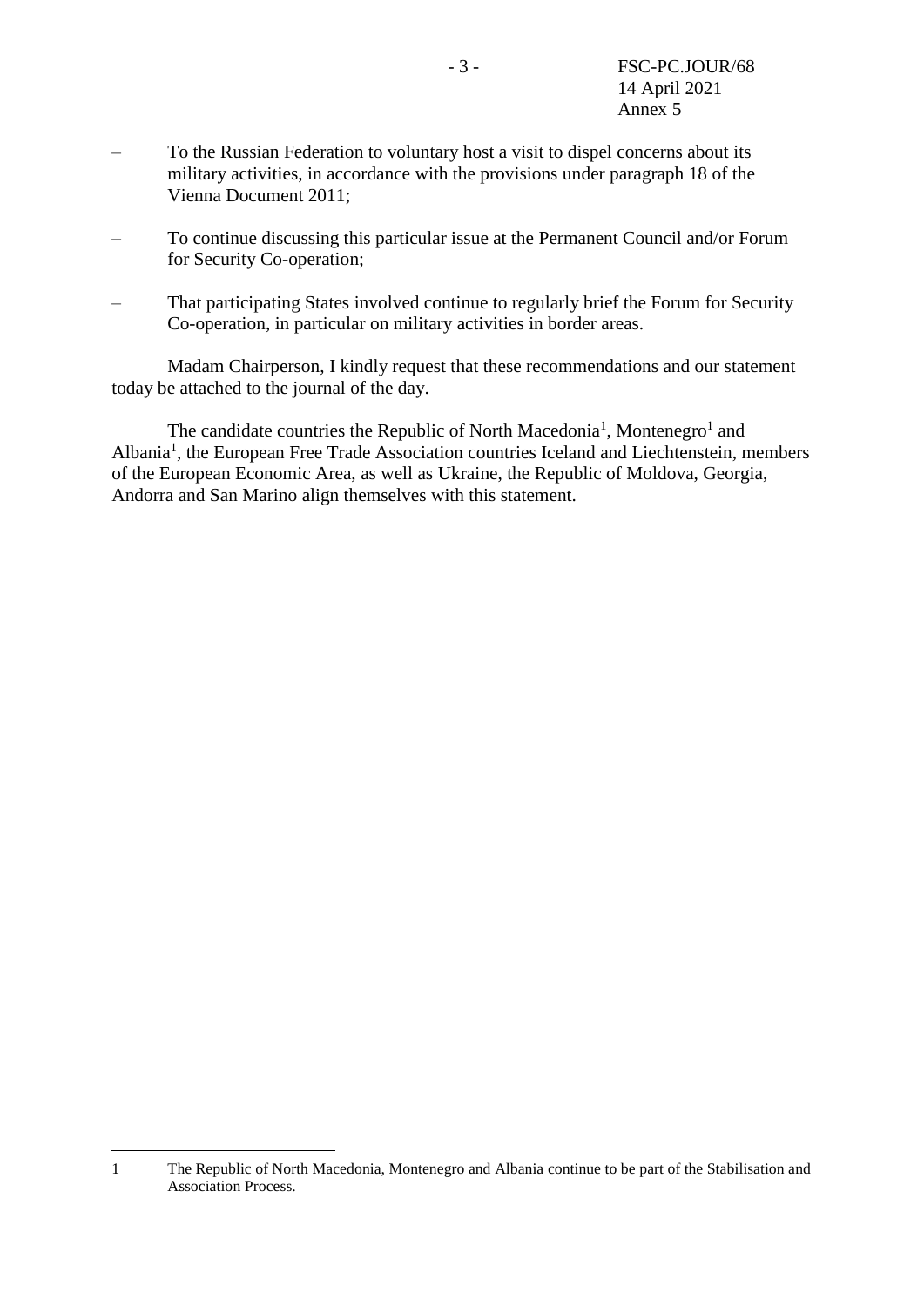

**Organization for Security and Co-operation in Europe** 14 April 2021<br>**Permanent Council** Annex 6 **Permanent Council Forum for Security Co-operation**

FSC-PC.JOUR/68

ENGLISH Original: FRENCH

**81st Joint Meeting of the PC and the FSC** FSC-PC Journal No. 68, Agenda item 2

#### **STATEMENT BY THE DELEGATION OF FRANCE (ALSO ON BEHALF OF GERMANY)**

Madam Chairperson,

While aligning itself with the statement made by the European Union on behalf of the Member States, France wishes to take the floor, also on behalf of Germany, and highlight the following points.

As indicated in their statements issued on 3 and 10 April, both France and Germany are deeply concerned about the increasing number of ceasefire violations and the recent deterioration of the security situation in eastern Ukraine. While the parties' renewed commitment to the ceasefire last July had allowed for an unprecedented decrease in violence since the signing of the Minsk agreements, we have observed in recent weeks a diminished respect for the ceasefire and regret in particular the increase in the number of victims among the Ukrainian armed forces and civilians since the beginning of 2021. We are continuing to closely monitor the situation, in which the risk of escalation should not be underestimated.

For several days, we and other partners have been observing large-scale Russian troop movements on the border with Ukraine. Such activities near the border are a cause for concern. In response to these movements of Russian forces, Ukraine has taken the decision to trigger the mechanism for consultation provided for under paragraph 16.1 of the OSCE Vienna Document on Confidence- and Security-Building Measures. France and Germany support the Ukrainian Government's triggering of this mechanism, which is specifically designed to address this type of concern. The explanations provided by the Russian Federation cannot be considered satisfactory as they do not provide relevant information to explain the activities in question and to dispel concerns. We also regret that the Russian Federation refused to participate in the bilateral meeting convened by Ukraine, as provided for by the mechanism for consultation under the Vienna Document. We therefore call on Russia to reconsider its approach and to commit itself in good faith to respecting its politico-military commitments to the OSCE.

Our vigilance is accompanied by an active commitment on our part. France and Germany are in regular contact with the parties, notably in the Normandy format, with a view to easing tensions, as was the case at the meeting of diplomatic advisers held on 29 March. During their meeting with Vladimir Putin, the President of the Republic and the German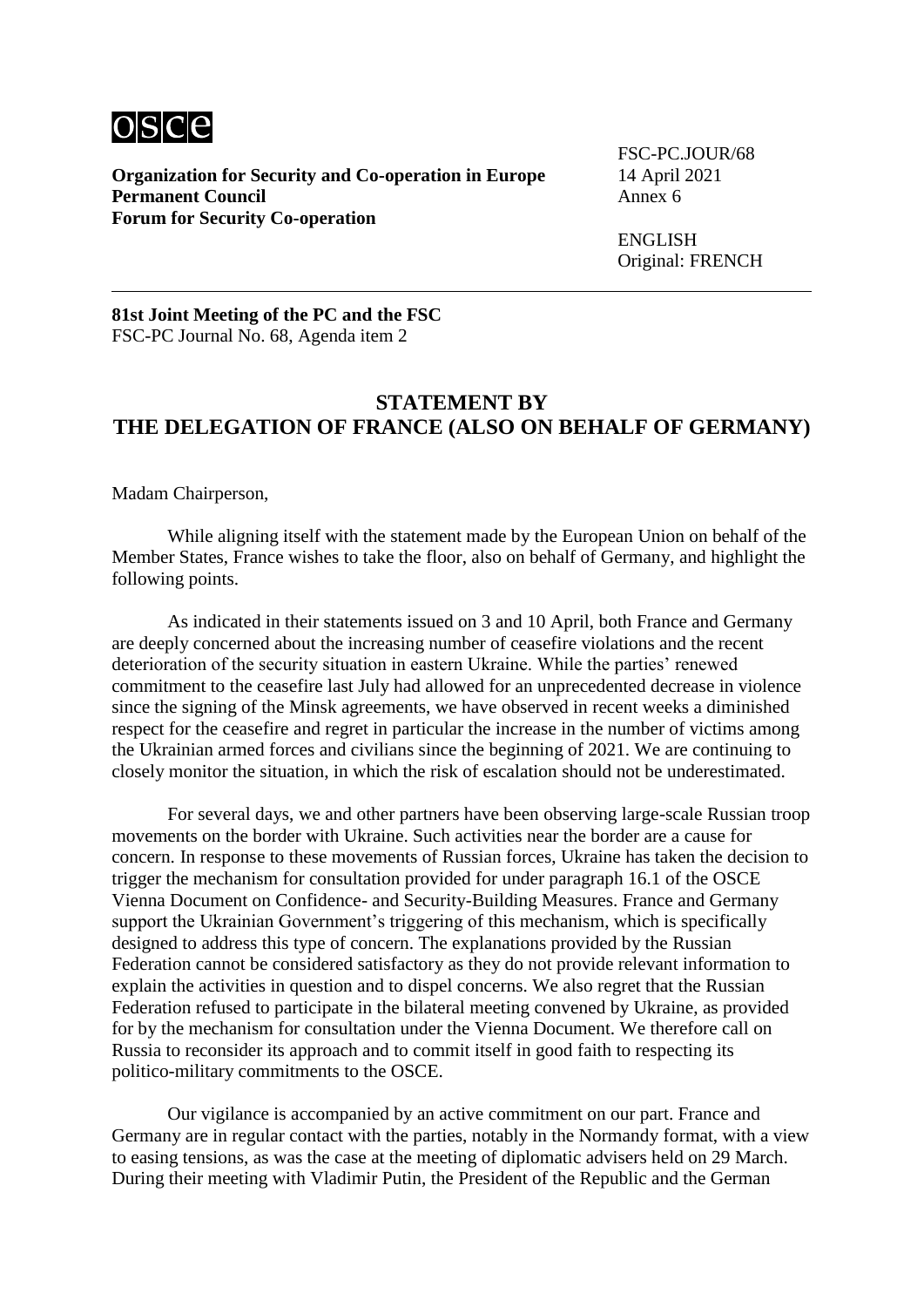Chancellor called on their Russian counterpart to commit fully to effective compliance with the ceasefire.

Compliance with the ceasefire remains our top priority and is an essential condition for the implementation of the Minsk agreements. The measures to stabilize the situation in the conflict zone, decided upon at the Paris Summit, remain imperfect for the time being.

While we welcome the renewal of the mandate of the OSCE Special Monitoring Mission to Ukraine (SMM), we call for an end to the restrictions on its freedom of movement, which remain a major obstacle to any substantial progress on the ground, so that the SMM can carry out its mission in accordance with its mandate. We reiterate the need to ensure free, safe, secure and unhindered access for the SMM monitors and SMM equipment to the entire territory of Ukraine. France and Germany are fully committed to reminding Russia of its responsibility in this respect. We also reiterate our full support for the OSCE Border Observer Mission.

France and Germany have, for their part, engaged in substantive discussions with the parties with a view to achieving a just and lasting settlement of the conflict. The objective is to achieve a set of measures that takes into account the concerns of each party, in order to facilitate the implementation of the Minsk agreements in their entirety.

We expect Russia to contribute to these discussions in a constructive and responsible manner, both in the Normandy format and in the Trilateral Contact Group. We also call on it to make greater use of the influence it has over the *de facto* representatives of the areas not controlled by the Ukrainian Government.

In conclusion, France and Germany reaffirm their support for the sovereignty and territorial integrity of Ukraine within its internationally recognized borders. Our two countries are continuing their efforts in the Normandy format to ensure the full implementation of the Minsk agreements and negotiations are being held regularly to this end. Rest assured that the commitment of France and Germany will not waver.

Mr. Chairperson, I kindly ask you to attach our joint statement and these recommendations to the journal of the day.

#### **Recommendations**

In addition to the recommendations made by the European Union, France and Germany recommend that the Russian Federation:

- Provide, in accordance with its commitments under the Vienna Document and in response to the procedure triggered in paragraph 16:
	- Full transparency regarding its military activities in the areas in question;
	- In particular, on the size and structure of its troops permanently deployed in the areas concerned and of the additional troops recently deployed, even if what is involved are routine training measures, as well as on the duration, location(s) and temporary or permanent nature of this deployment;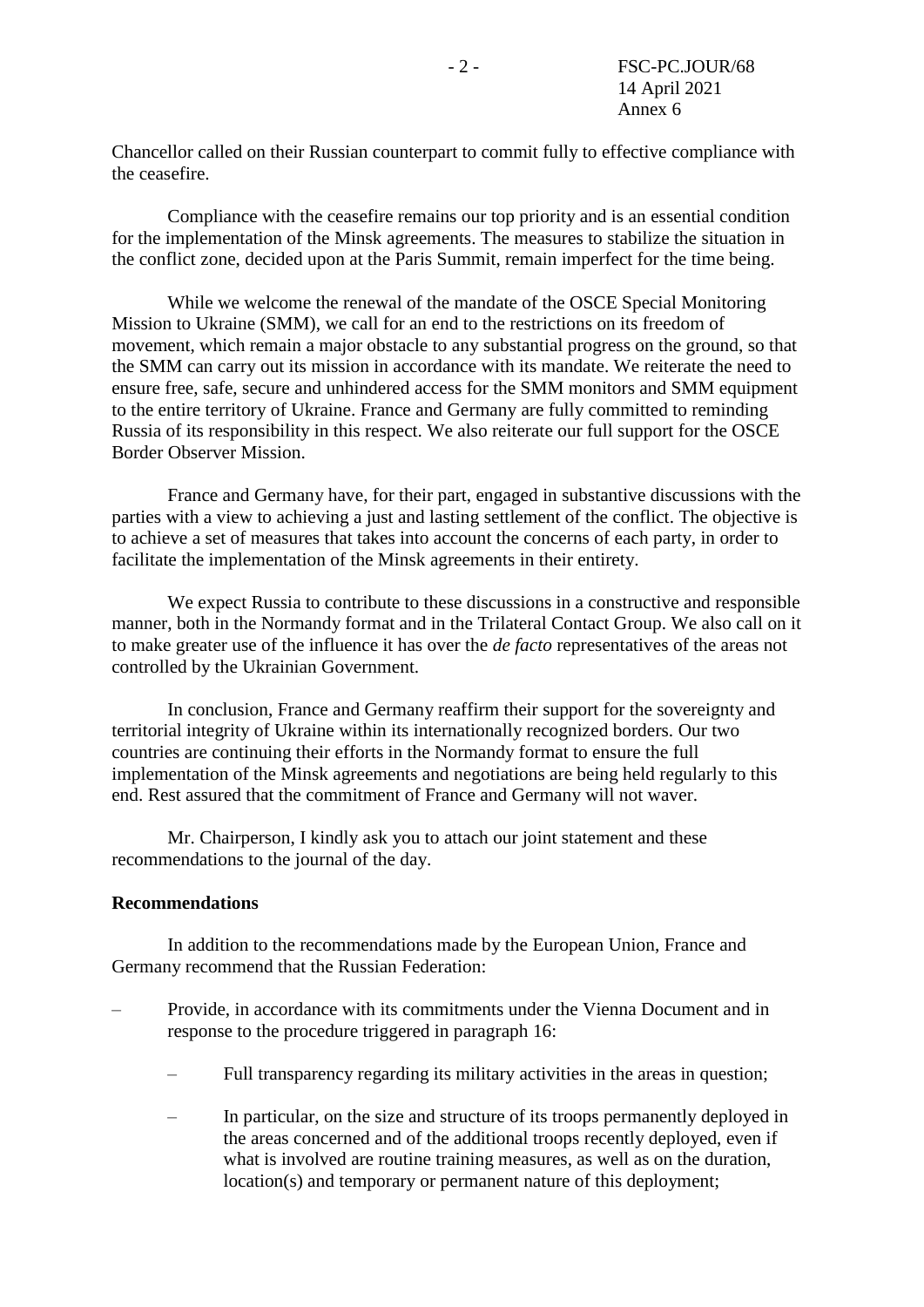– Allow, as part of the mutual confidence-building process:

- Russian-Government-accredited defence attachés from our participating States to visit certain parts of the exercises/participating formations;
- Representatives of the international press to follow the exercise as well;
- Or, if necessary, the organization of a Distinguished Visitors' Day.

France and Germany recommend that all participating States explore in good faith the applicability of the measures contained in the OSCE document on Stabilizing Measures for Localized Crisis Situations.

Madam Chairperson, I kindly ask you to attach our joint statement and these recommendations to the journal of the day.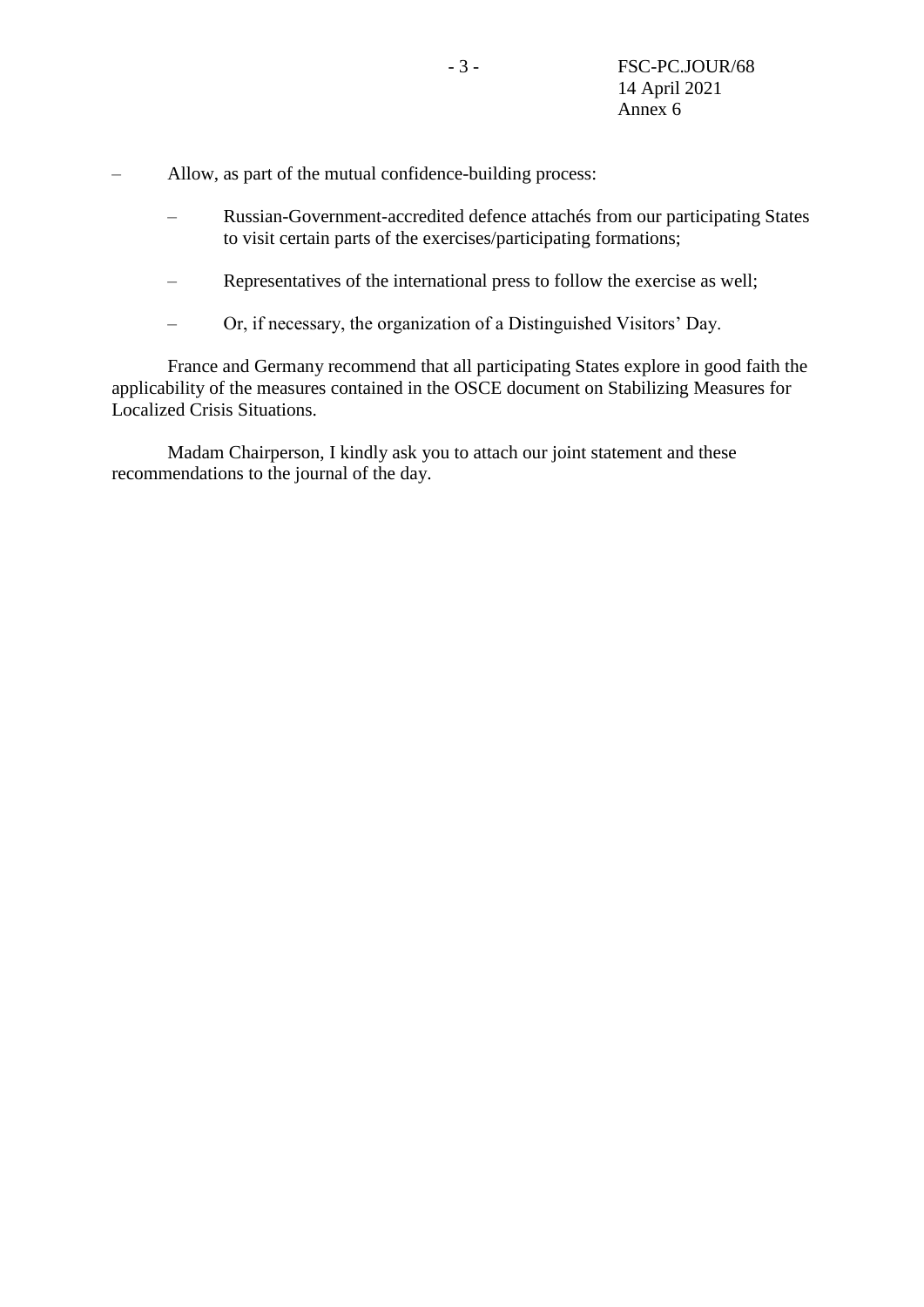

**Organization for Security and Co-operation in Europe** 14 April 2021<br>**Permanent Council** Annex 7 **Permanent Council Forum for Security Co-operation**

FSC-PC.JOUR/68

Original: ENGLISH

**81st Joint Meeting of the PC and the FSC** FSC-PC Journal No. 68, Agenda item 2

### **STATEMENT BY THE DELEGATION OF ESTONIA**

Thank you, Mr. Chairperson.

Estonia fully aligns with the statement of the European Union.

In addition, let me also raise our concerns about the developments under discussion today which are by no means ordinary.

Estonia expresses serious concerns about the ongoing unusual military activities of the Russian Federation in the areas adjacent to the State border of Ukraine and in the illegally annexed Autonomous Republic of Crimea and the city of Sevastopol.

We fully support Ukraine and urge the Russian Federation to take steps to de-escalate the situation and to engage in a meaningful dialogue and constructive consultations.

Explanations by the Russian Federation so far have been unsatisfactory.

We also regret Russia's non-involvement at the consultations on Saturday and at today's meeting (so far).

This is a regrettable moment to miss a true opportunity for building confidence.

This is contrary to the letter and spirit of the Vienna Document and all confidence-building here in the OSCE in Vienna and in the OSCE area.

It is also contrary to Russia's many assurances.

We call on Russia to fulfil its confidence- and security-building commitments as well as the recommendations made by the participating States.

I would ask my statement to be included in the journal of the day.

Thank you.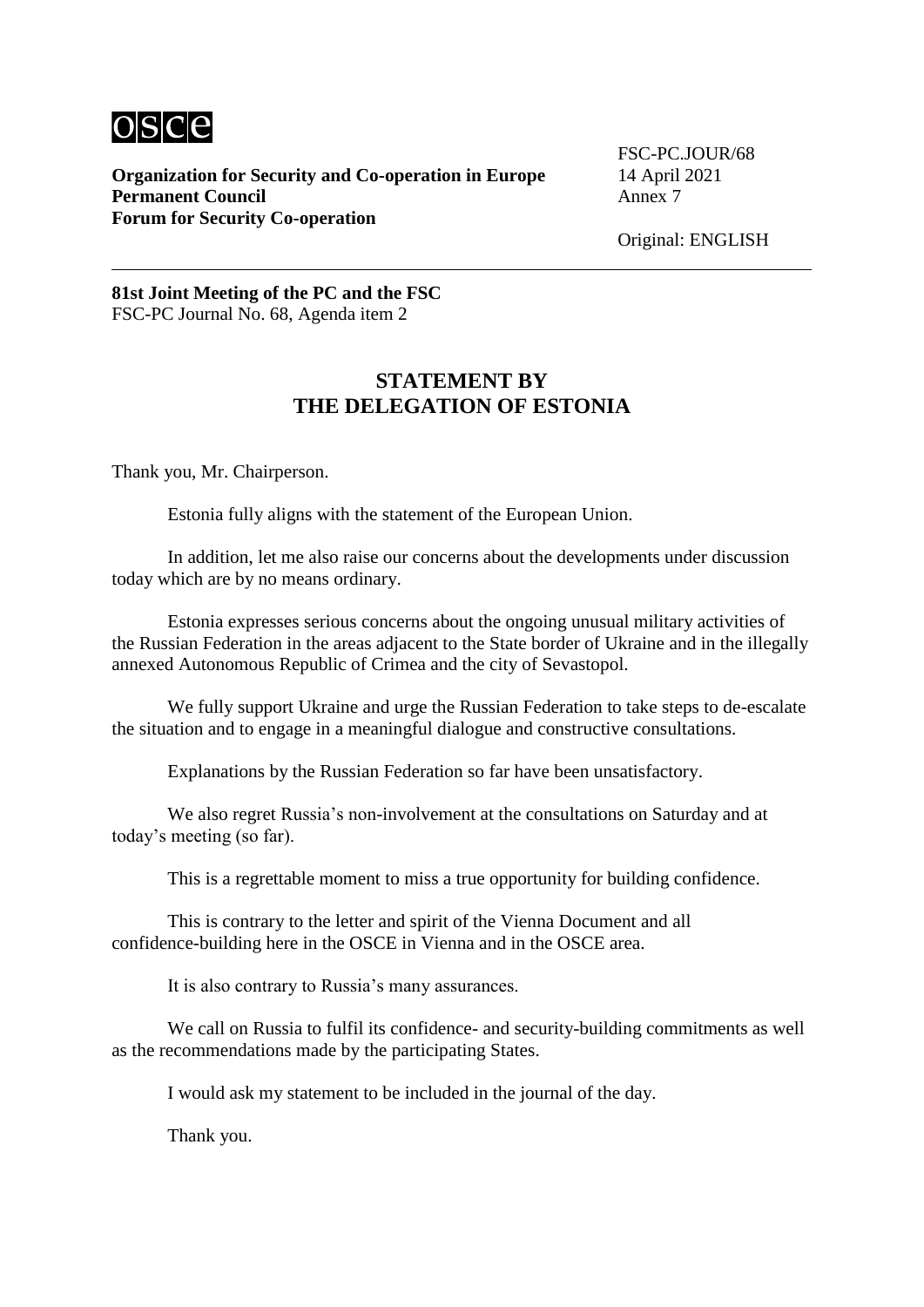

**Organization for Security and Co-operation in Europe** 14 April 2021<br>**Permanent Council** Annex 8 **Permanent Council Forum for Security Co-operation**

FSC-PC.JOUR/68

Original: ENGLISH

**81st Joint Meeting of the PC and the FSC** FSC-PC Journal No. 68, Agenda item 2

### **STATEMENT BY THE DELEGATION OF LITHUANIA**

Mr. Chairperson,

First of all let me wish Armenia a successful Chairmanship of the Forum for Security Co-operation (FSC).

Lithuania fully aligns itself with the statement of the European Union. However, I would like to add a few remarks in my national capacity.

Lithuania is greatly concerned with the ongoing build-up and concentration of Russian military forces on Ukraine's borders and in the illegally annexed Crimea. The experience of 2014–2015 serves as a reminder of how quickly such a situation might escalate into a large-scale military confrontation. Understandably, this makes us extremely worried.

Lithuania, therefore, strongly supports Ukraine's activation of the mechanism for consultation and co-operation concerning unusual military activities, in accordance with Chapter III, paragraph 16 of the Vienna Document. With this, Ukraine demonstrates its readiness to engage in consultations aimed at clarifying possible misunderstandings, decreasing unpredictability and reducing military risks.

Russia's response to Ukraine's request for an explanation for the unusual military activity was unsatisfactory. Russia's refusal to participate in the meeting last Saturday (10 April) is inconsistent with the requirements of the Vienna Document. This is yet another example of the selective implementation of existing confidence- and security-building measures agreed by all participating States to address such situations.

We have noticed that Russia has significantly stepped up its propaganda and disinformation campaign against Ukraine. Russia has also refused to renew its ceasefire commitments, falsely accusing Ukraine of both preparing a military offensive and shelling civilian settlements in the Russian-occupied part of Ukraine. Lithuania condemns such provocative rhetoric by the Russian Federation.

We commend Ukraine for its steadfast commitment to a peaceful resolution of the Russian-Ukrainian conflict, as well as the restraint shown by the Ukrainian armed forces. At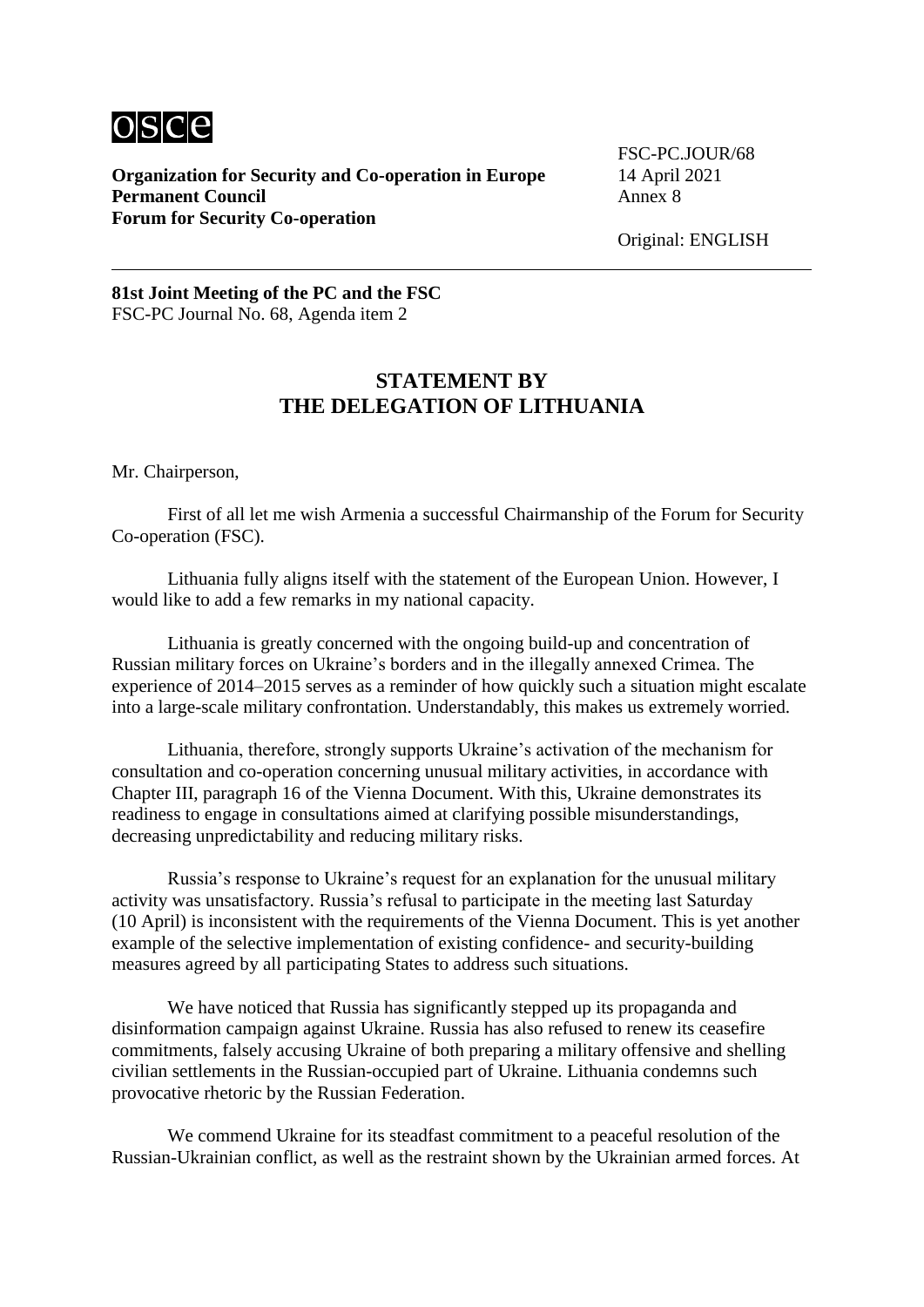the same time, we acknowledge the right of Ukraine to defend itself from armed aggression by the Russian Federation, which has already lasted for more than seven years.

Lithuania fully aligns itself with the recommendations to be put forward in the second part of this meeting on behalf of the European Union Member States. In particular, we expect the Russian Federation to provide a detailed explanation of its military activities on Ukraine's borders and in the illegally annexed Crimea, as requested by Ukraine in accordance with the risk reduction measures foreseen in Chapter III, paragraph 16 of the Vienna Document.

Lithuania takes this opportunity to ask the Chairpersons of the Permanent Council and the FSC to keep this issue at the top of their agenda.

Mr. Chairperson, I kindly ask this statement to be attached to the journal of the day.

Thank you.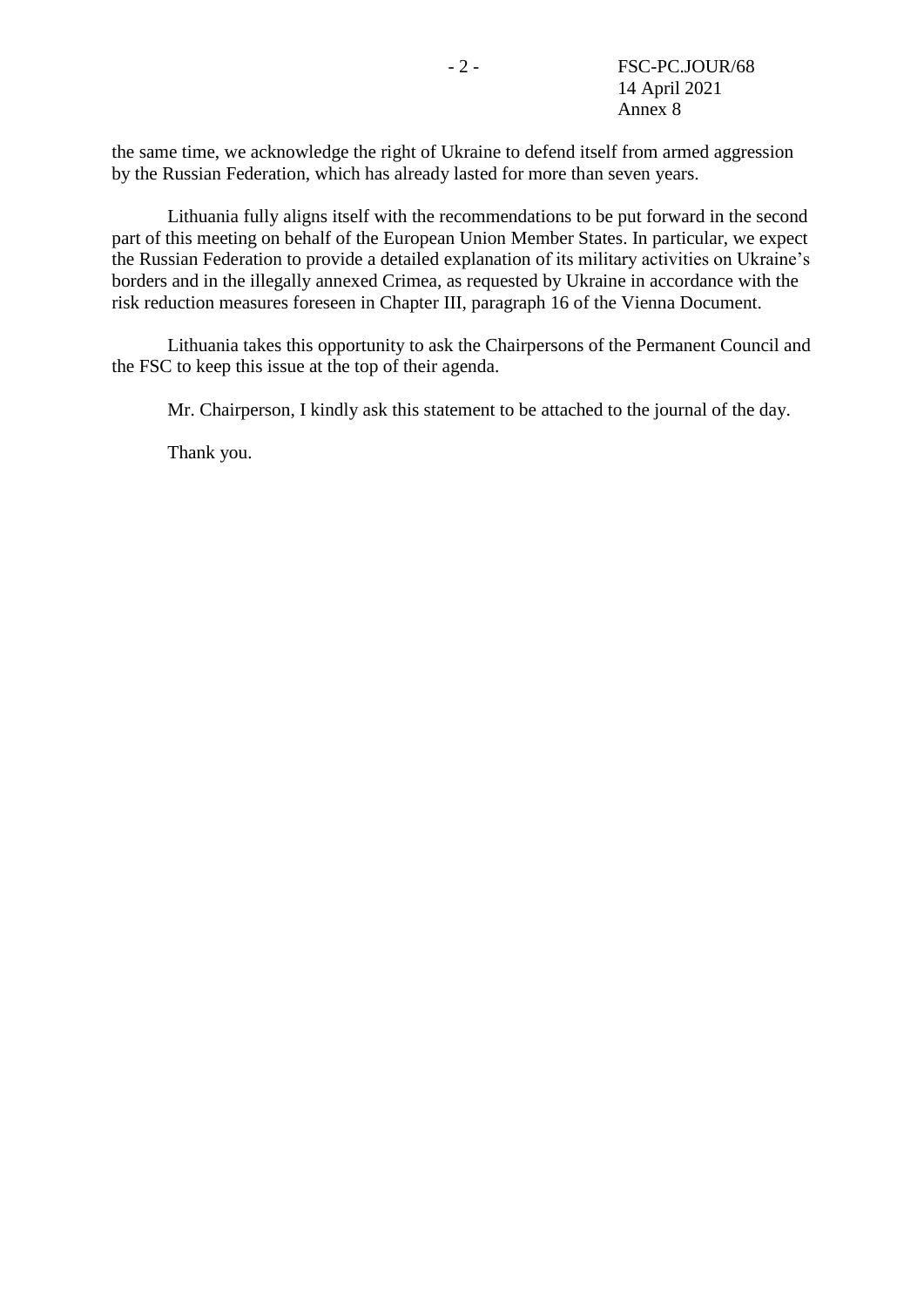

**Organization for Security and Co-operation in Europe** 14 April 2021<br>**Permanent Council** Annex 9 **Permanent Council Forum for Security Co-operation**

FSC-PC.JOUR/68

Original: ENGLISH

**81st Joint Meeting of the PC and the FSC** FSC-PC Journal No. 68, Agenda item 2

### **STATEMENT BY THE DELEGATION OF TURKEY**

Thank you, Mr. Chairperson.

I would like to share our views on this matter that were already expressed in the meeting organized in accordance with the Vienna Document, Chapter III, paragraph 16, on 10 April 2021.

First of all, Turkey's strong support for the sovereignty and territorial integrity of Ukraine, including Crimea, is well known.

Secondly, we would like to reiterate our sincere call for the full implementation of the Minsk agreements. The ceasefire must be fully complied.

Thirdly, the recent escalation is a source of concern for our region and beyond.

In this critical juncture, wise and careful steps to de-escalate the tensions should be taken.

Dialogue channels should continue to work and diplomacy must prevail. There is an utmost need to act with prudence.

We continue our talks with both sides at all levels in a transparent manner.

The current crisis should be resolved acting in restraint, with diplomatic means and on the basis of Ukraine's territorial integrity, including Crimea, as well as its independence, sovereignty and political unity, in line with OSCE principles and commitments and with international law.

The Black Sea region should continue to be an area of peace, serenity and co-operation.

Turkey's precise and sensitive implementation of the Montreux Convention fully in accordance with its letter and spirit will continue.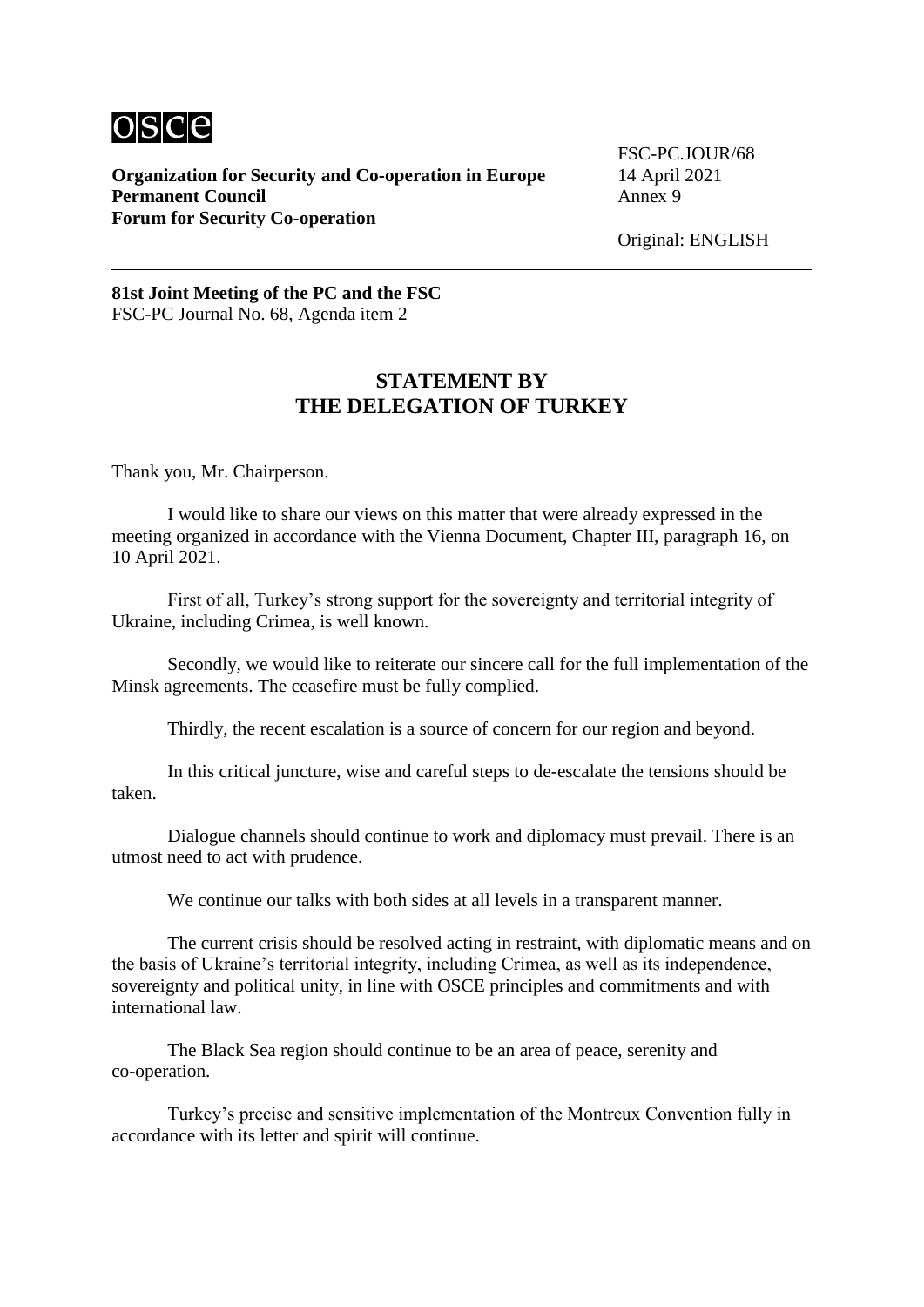Mr. Chairperson,

Last but not least, let me repeat our stance on Crimea, which has always been clear, consistent and principled.

Turkey does not recognize the illegal annexation of Crimea and is concerned about the situation on the peninsula.

We expect the OSCE and its institutions to remain seized of the situation and their access to the peninsula to be ensured.

We request that this statement be attached to the journal of the day.

Thank you.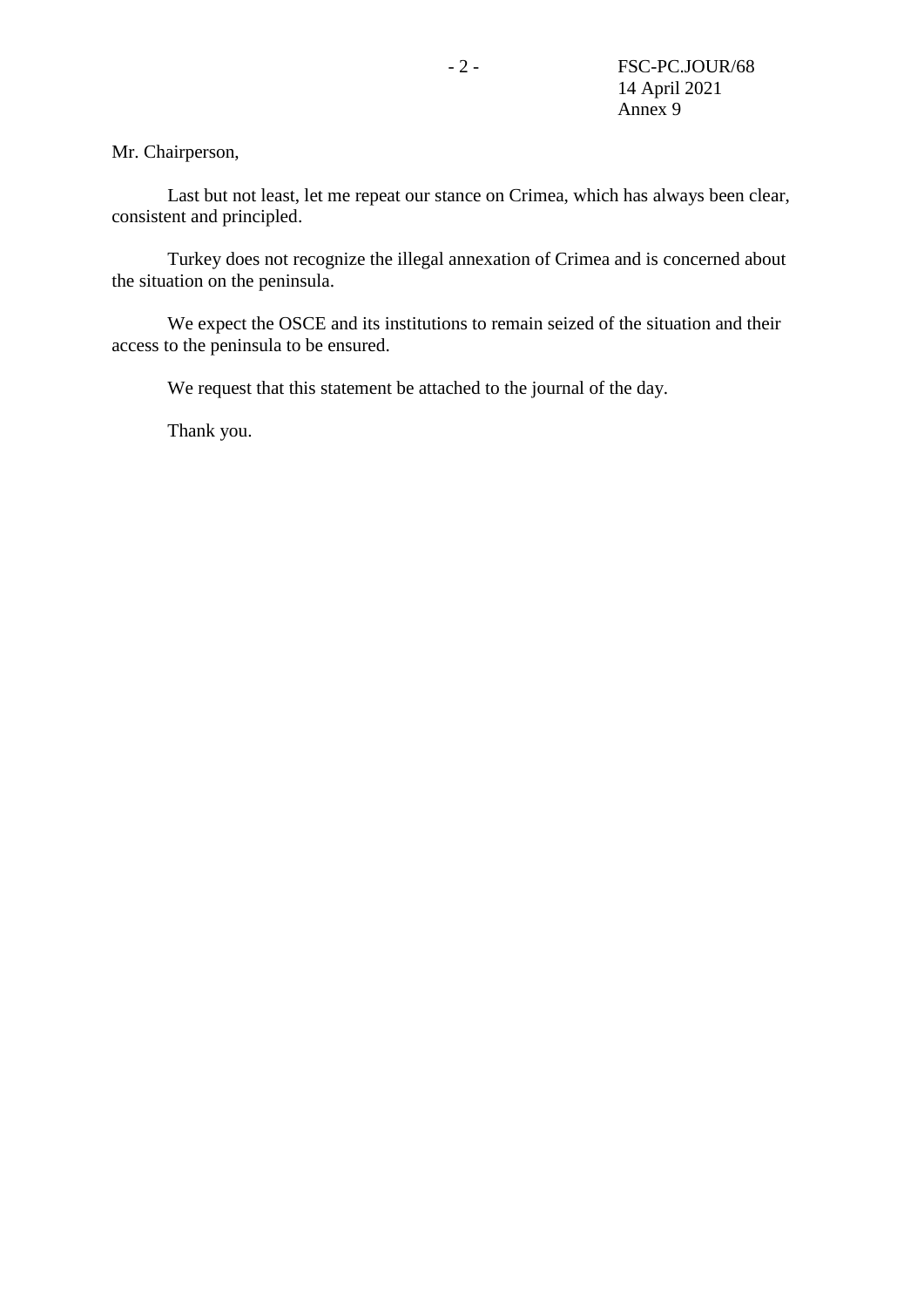

**Organization for Security and Co-operation in Europe** 14 April 2021<br>**Permanent Council** Annex 10 **Permanent Council Forum for Security Co-operation**

FSC-PC.JOUR/68

Original: ENGLISH

#### **81st Joint Meeting of the PC and the FSC** FSC-PC Journal No. 68, Agenda item 2

# **STATEMENT BY THE DELEGATION OF THE CZECH REPUBLIC**

Mr. Chairperson,

The Czech Republic aligns itself with the statement made by the European Union and I would like to add a few remarks in my national capacity aiming specifically at the need of Vienna Document 2011 modernization.

Dialogue is the OSCE's main working method. If any of the participating States refuses to engage in a constructive dialogue held in the framework of a previously agreed, exact, step-by-step consultative mechanism then such a mechanism cannot work and such behaviour has to be considered as a manifestation of disregard for the basic principles of this Organization. The decision of the Russian Federation not to participate in the bilateral consultations convened on 10 April 2021 under Chapter III, paragraph 16 of the Vienna Document 2011 is an example of such behaviour – undermining trust and confidence in the OSCE area.

At each FSC Security Dialogue meeting dedicated to the Vienna Document 2011 and its modernization, we have heard calls from representatives of the Russian Federation to focus on better implementation of the current version of the document. Now, when the Russian Federation has had the opportunity to demonstrate the proper implementation of Chapter III, "Risk Reduction" of the Vienna Document 2011 in order to dispel concerns raised by Ukraine and other participating States, it failed to do so.

The current situation with the implementation of Chapter III, paragraph 16 of the Vienna Document 2011 can be seen as a strong signal for modernization of the document. The joint comprehensive proposal in this regard presented during the Czech FSC Chairmanship on 23 October 2019 (and currently supported by 34 participating States) contains also several specific proposals for this situation, for example the establishment of a special inspection and so on.

The Czech Republic calls on all participating States to proceed with the modernization of the Vienna Document 2011 and to follow the specific provisions of the document in the situations for which it is intended.

Thank you, Mr. Chairperson.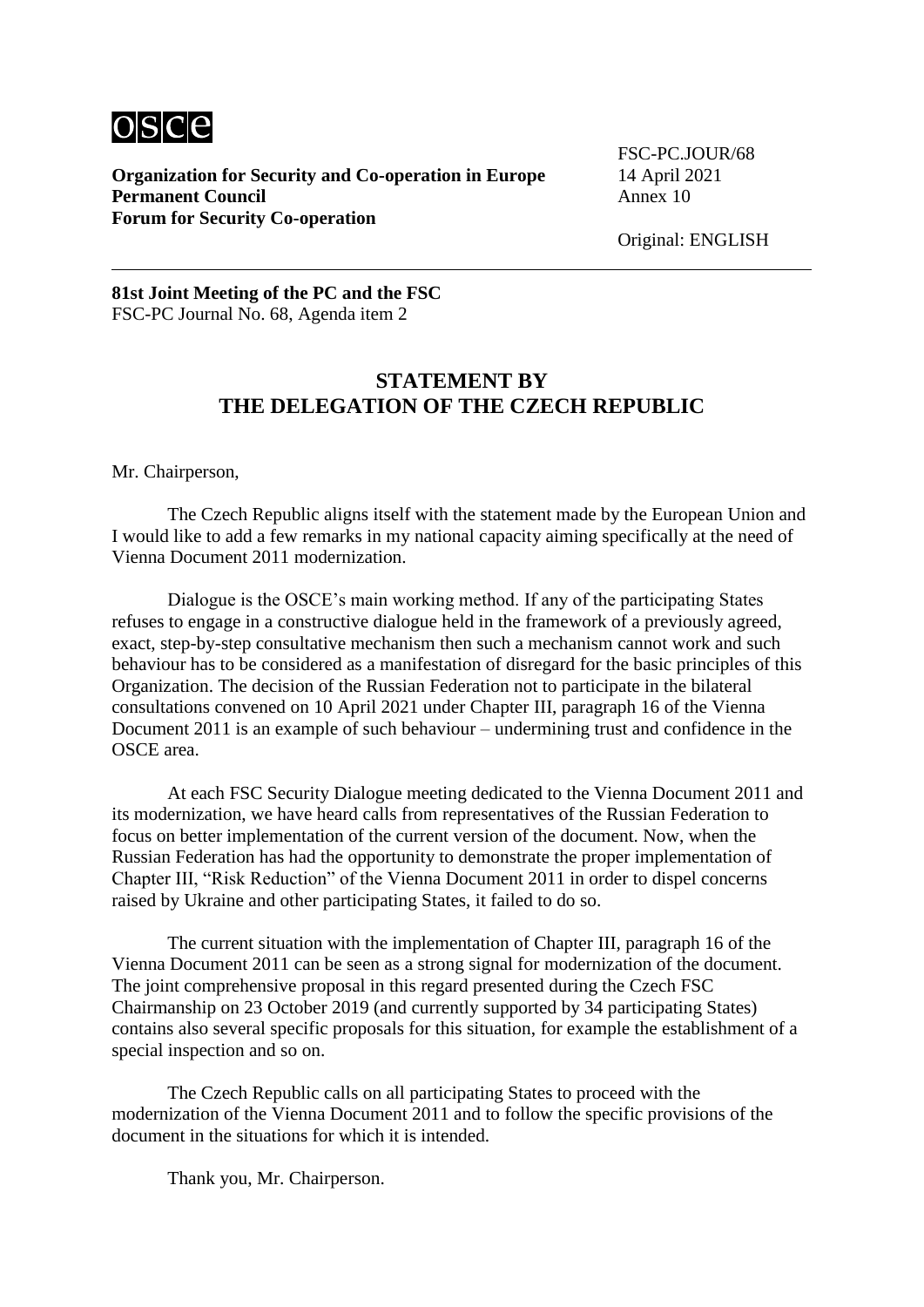

**Organization for Security and Co-operation in Europe** 14 April 2021<br>**Permanent Council** Annex 11 **Permanent Council Forum for Security Co-operation**

FSC-PC.JOUR/68

ENGLISH Original: ITALIAN

**81st Joint Meeting of the PC and the FSC** FSC-PC Journal No. 68, Agenda item 2

### **STATEMENT BY THE DELEGATION OF ITALY**

Mr. Chairperson,

Italy aligns itself with the statement made on behalf of the European Union. I should now like to add a few remarks in a national capacity.

We continue to follow with apprehension the reports of developments on the ground near the Russian-Ukrainian border and in Crimea, which are understandably causing great concern among some participating States.

The issue in question today is not the assessment of the legitimacy of these military manoeuvres on the national territory of a participating State, as has also been claimed by our esteemed Russian colleagues on social media, but the purpose of such manoeuvres and, above all, the "threat perception" they have generated in other participating States.

In the not too distant past, in order to prevent doubts and misunderstandings from triggering crises among participating States, we agreed together here at the OSCE on a complex and comprehensive package of transparency and confidence-building measures that, today, are proving increasingly necessary and relevant. These tools are available to all – I repeat, to all – and allow, through dialogue, for the clarification of issues that could undermine regional stability.

We therefore congratulate Ukraine for resuming dialogue on its "risk perception" by activating the mechanism provided for in paragraph 16 of the Vienna Document; at the same time, we strongly urge the Russian Federation to respond to the questions raised during the consultations held last Monday, pursuant to paragraph 16.2 of the Vienna Document, and to accept the recommendations that will be made during this joint meeting of the Forum for Security Co-operation and the Permanent Council.

To conclude, Mr. Chairperson, allow me to remind you how useful it would be today to take advantage also of the operational tools provided for by the Treaty on Open Skies.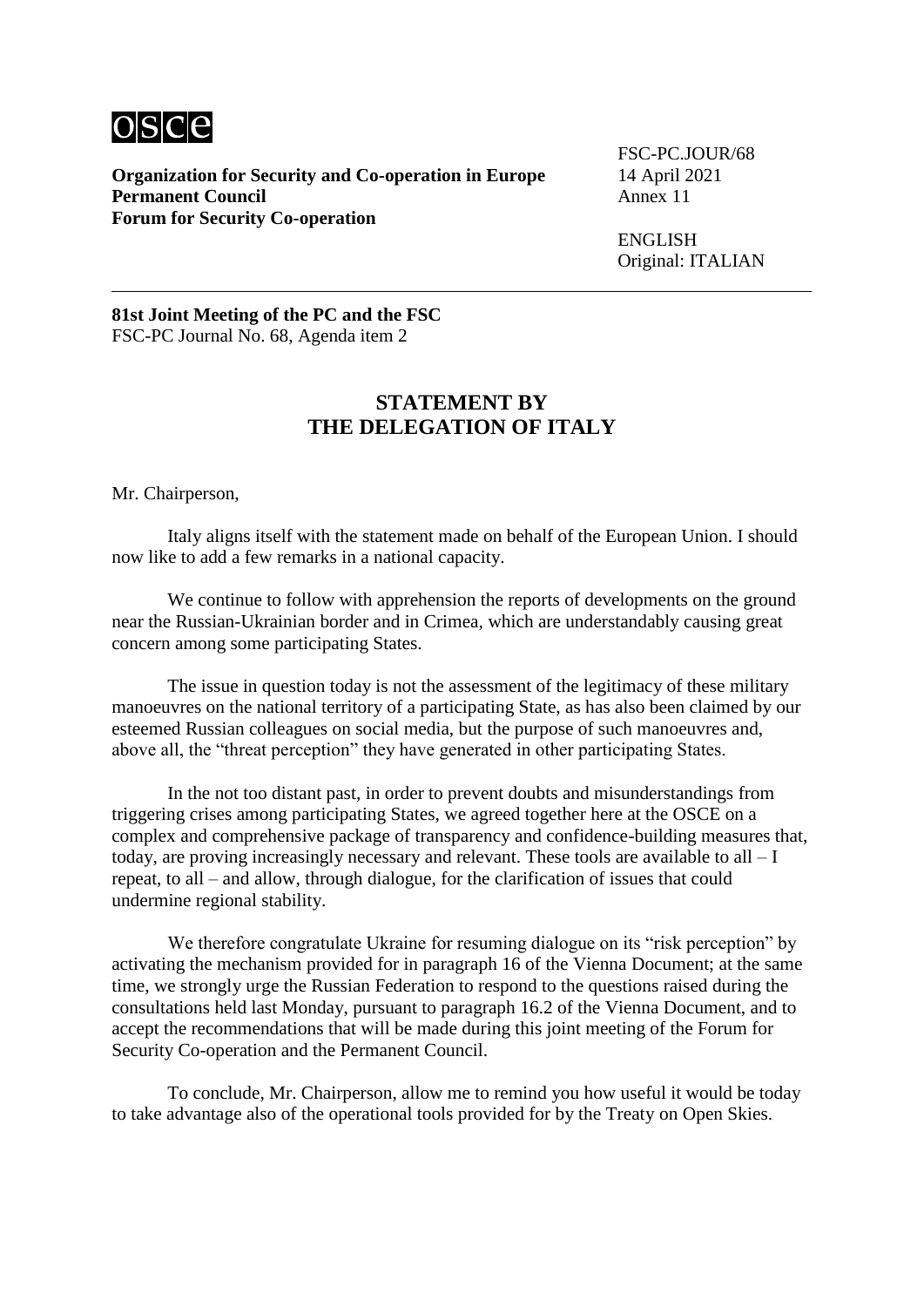Mr. Chairperson, I request that this statement be included in the journal of the meeting.

Thank you.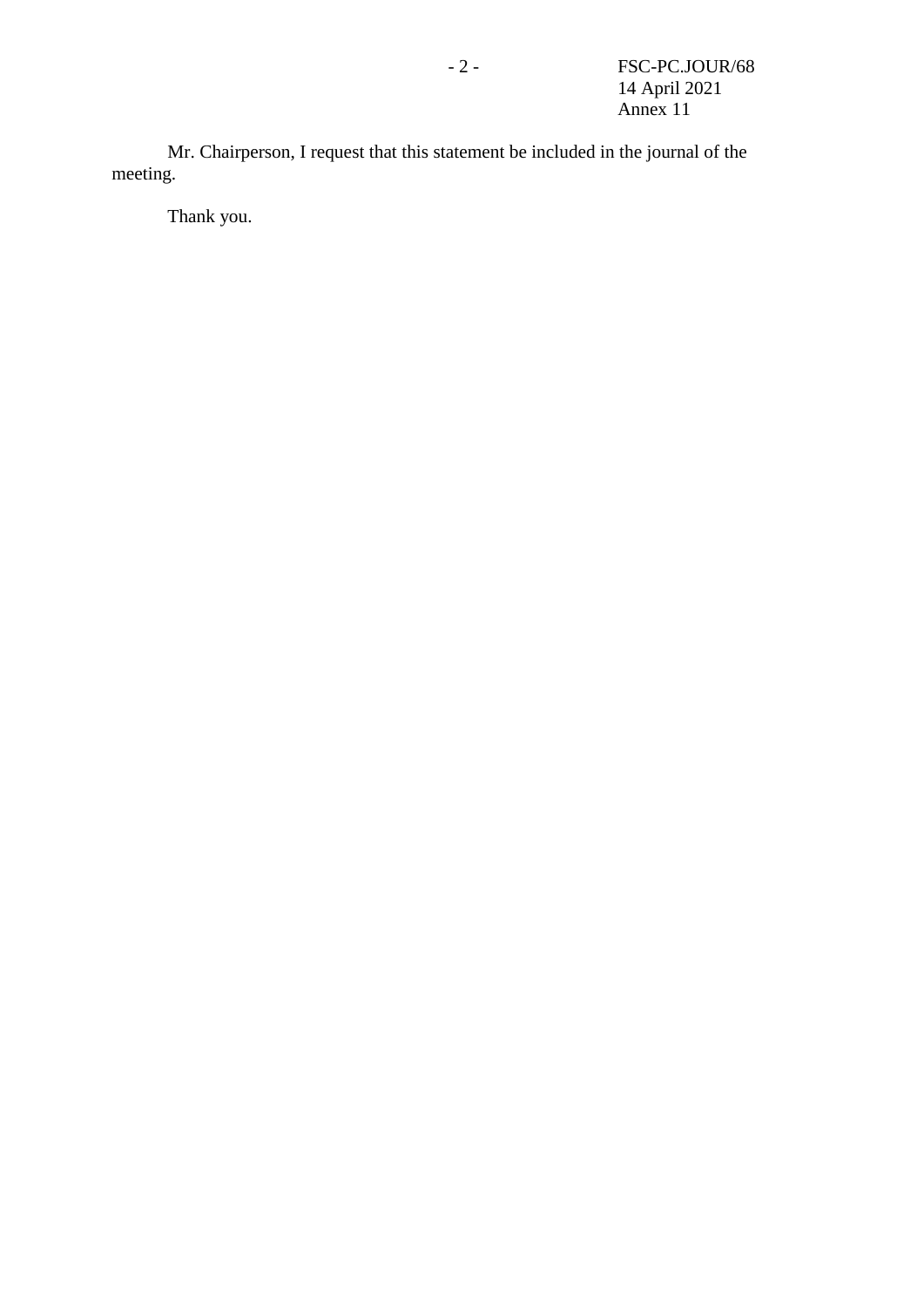

**Organization for Security and Co-operation in Europe** 14 April 2021<br>**Permanent Council** Annex 12 **Permanent Council Forum for Security Co-operation**

FSC-PC.JOUR/68

Original: ENGLISH

**81st Joint Meeting of the PC and the FSC** FSC-PC Journal No. 68, Agenda item 2

### **STATEMENT BY THE DELEGATION OF GEORGIA**

Co-Chairpersons,

I thank you for convening this joint meeting today and thank the Ukrainian delegation for the initiative. Taking this opportunity, let me wish Armenia a successful Chairmanship of the Forum for Security Co-operation.

Georgia aligns itself with the statement delivered by the European Union. In addition, allow me to make the following remarks in my national capacity.

Time and again we have expressed our deep concern over the large-scale military build-up of Russian forces in proximity to Ukraine's State border and in illegally-occupied Crimea.

Russia's refusal to provide substantial information under the Vienna Document and rejection to pro-actively participate in the meetings requested by Ukraine, on 10 April and today, only adds to these concerns. The aggressive rhetoric of the Russian officials is unhelpful in dispelling them.

We recall that the Vienna Document is a key instrument for confidence- and security-building and is particularly designed to increase openness, transparency and predictability regarding the military activities. We call upon Russia to live up to its obligations under this politically binding document and engage within the relevant mechanism in order to de-escalate situation.

The Georgian side is concerned over the drastic rise in ceasefire violations over the past days, in Donetsk and Luhansk regions of Ukraine and by the increased number of fatalities, as reported by the OSCE Special Monitoring Mission to Ukraine (SMM). We regret that the SMM's assets continue to be targeted and its monitors' freedom of movement remains restricted in non-government controlled areas. Unimpeded implementation of the SMM's mandate – to observe and report on the situation on the ground, including in the areas along the Russia-Ukraine State border – is of utmost importance, particularly, during a period of heightened tensions, such as this.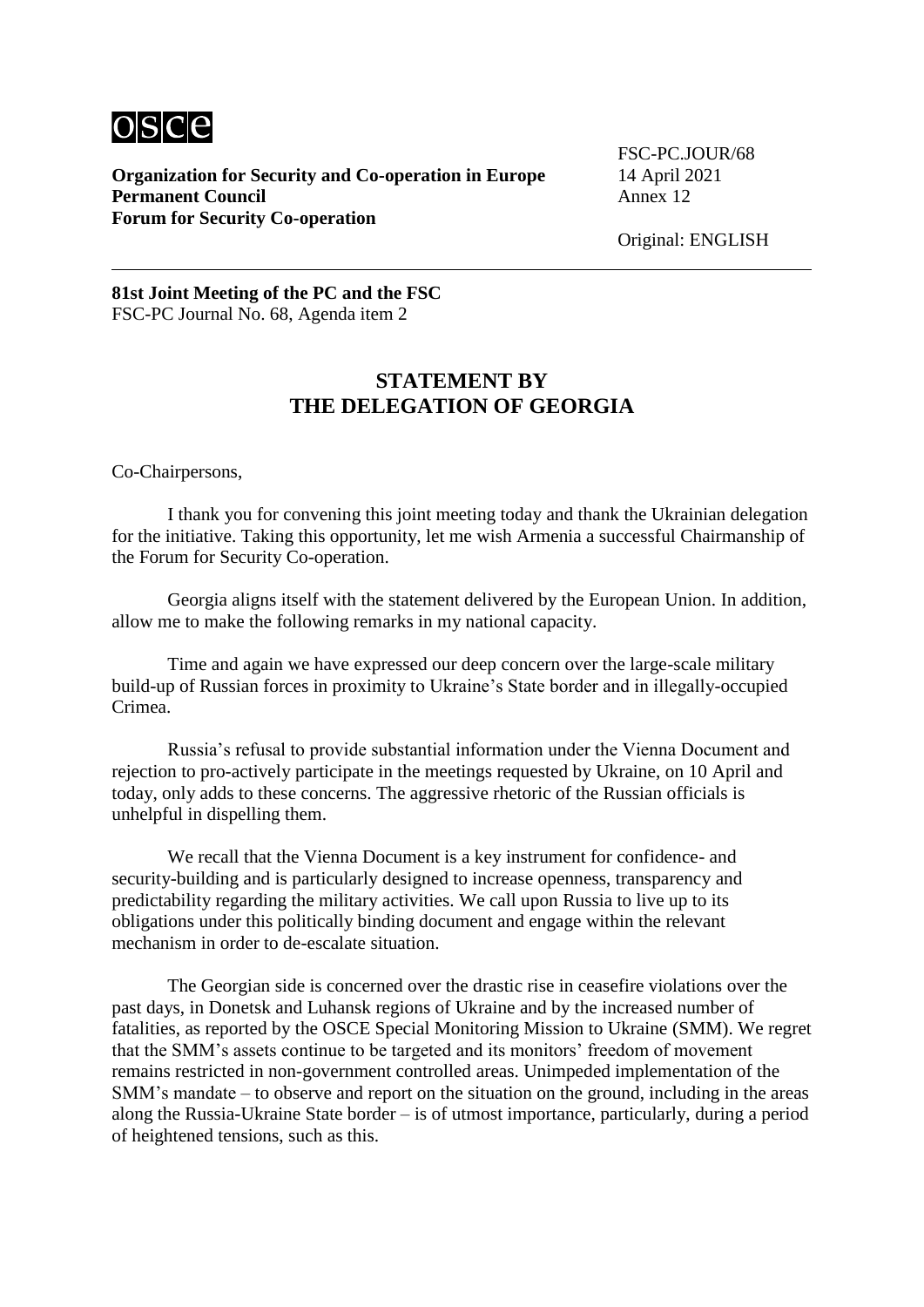As noted last week, Georgia's President expressed her solidarity with Ukraine, so did the Foreign Minister in his phone call with his Ukrainian counterpart. As a country which lived through Russia's military aggression in 2008 and which up to now endures occupation of over 20 per cent of its territory, we fully support Ukraine in its struggle for peace.

In conclusion, let me reiterate Georgia's staunch support for the sovereignty and territorial integrity of Ukraine within its internationally recognized borders. We call upon Russia to reverse its actions, respect and uphold the principles of the international law and the Helsinki Final Act.

Thank you.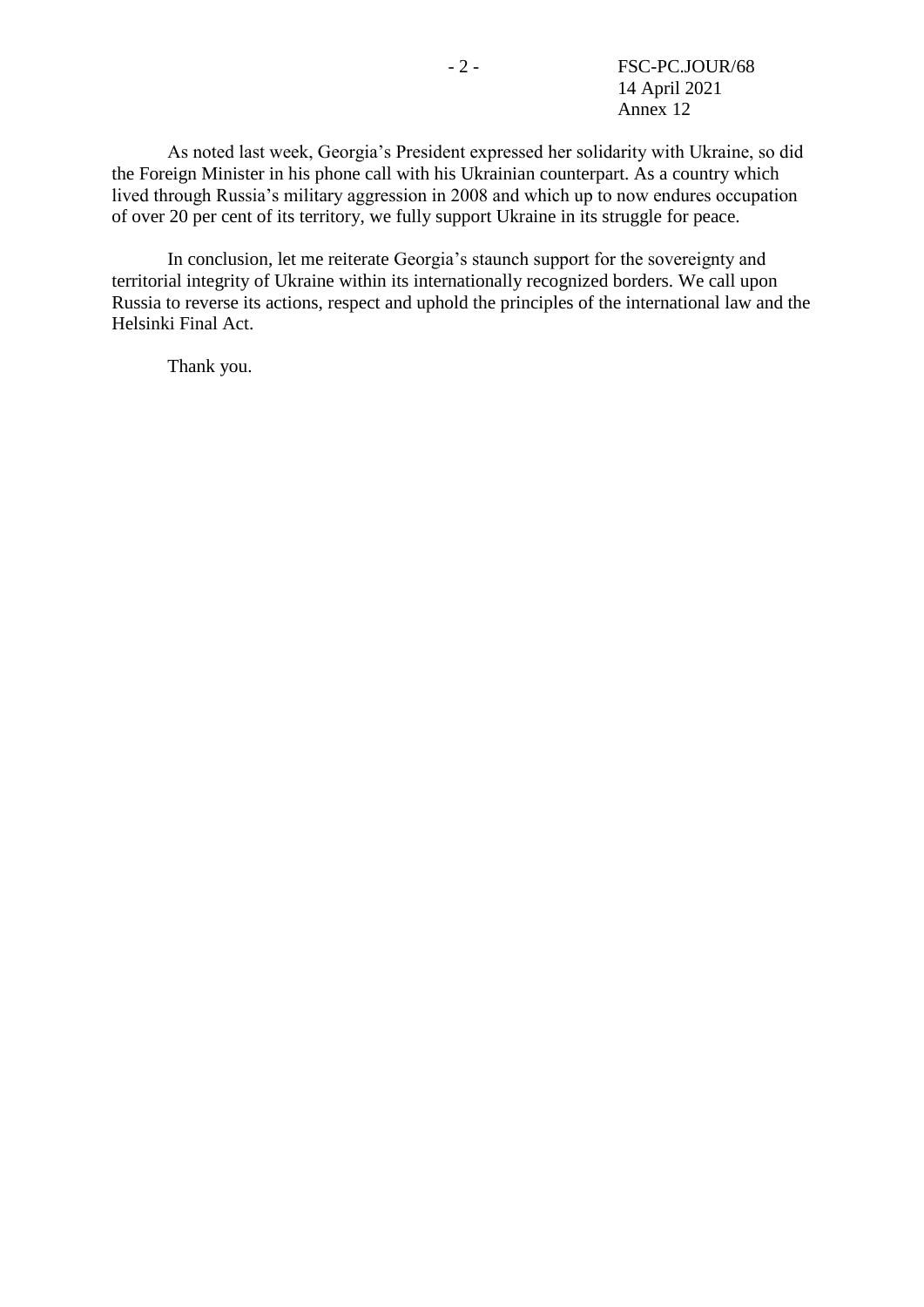

**Organization for Security and Co-operation in Europe** 14 April 2021<br>**Permanent Council** Annex 13 **Permanent Council Forum for Security Co-operation**

FSC-PC.JOUR/68

Original: ENGLISH

#### **81st Joint Meeting of the PC and the FSC** FSC-PC Journal No. 68, Agenda item 2

### **STATEMENT BY THE DELEGATION OF BULGARIA**

Madam Chairperson of the Permanent Council, Mr. Chairperson of the Forum for Security Co-operation, Dear colleagues,

I would like to extend our appreciating to the Swedish and Armenian Chairmanships for convening this meeting at the request of the delegation of Ukraine.

Bulgaria fully aligns itself with the statement of the European Union. I would like to add some remarks in my national capacity.

I would like to reiterate Bulgaria's unwavering support for the sovereignty and territorial integrity of Ukraine within its internationally recognized borders.

The worsening security situation in eastern Ukraine and the build-up of Russian military forces in close proximity to Ukraine's State borders, including the illegally annexed Crimean peninsula is a matter of severe concern.

Being a Black Sea littoral State, Bulgaria has an even stronger interest in de-escalation in the region. It sincerely regrets that the Russian Federation decided not to make use of the opportunity and attend the meeting held on 10 April 2021 in accordance with Chapter III, paragraph 16.2, of the Vienna Document. It would have been able to dispel the concerns by being fully transparent and by providing information about the ongoing military activities.

We strongly encourage the Russian Federation to reconsider its approach and to make use of the consultation mechanisms provided for in the OSCE and especially in the Vienna Document.

I would like to use this opportunity and reiterate Bulgaria's full commitment to the principles and norms of arms control regimes and confidence- and security-building measures which aim to reduce risk, improve predictability and trust in the politico-military area. We would like in this respect once again to reiterate our full support for substantial modernization of the Vienna Document as a significant step towards rebuilding trust.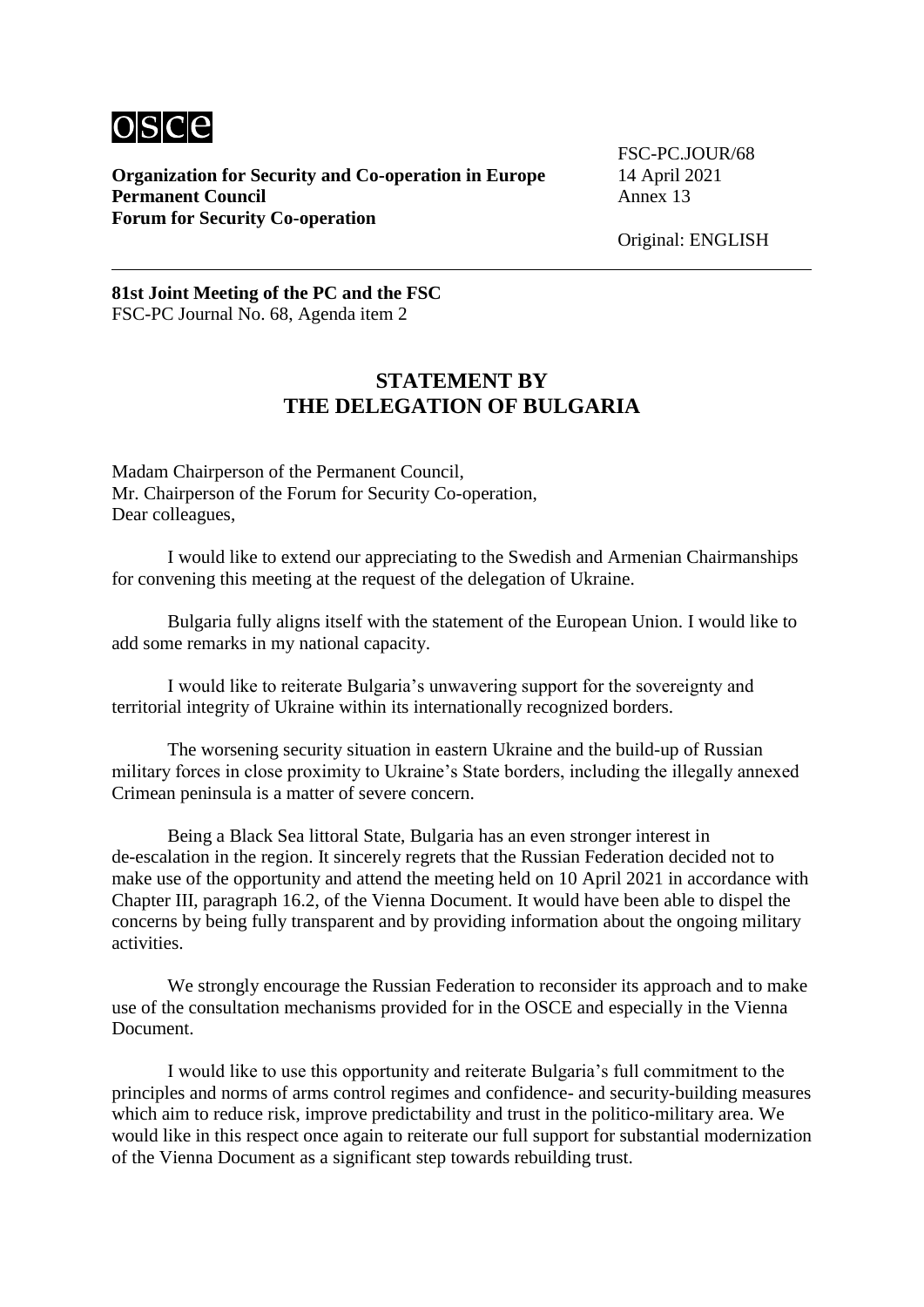I request that this statement be attached to the journal of this meeting.

Thank you.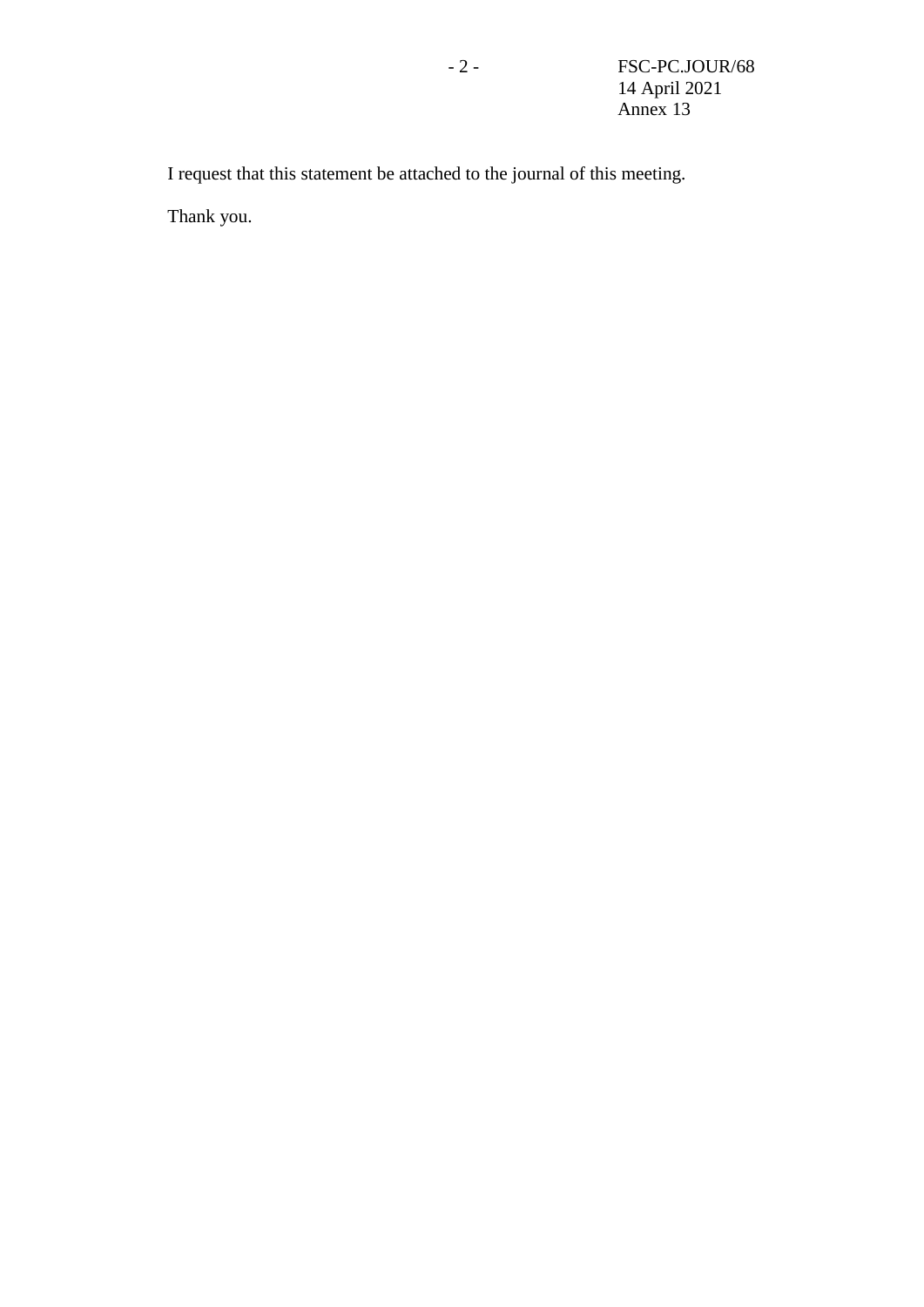

**Organization for Security and Co-operation in Europe** 14 April 2021<br>**Permanent Council** Annex 14 **Permanent Council Forum for Security Co-operation**

FSC-PC.JOUR/68

ENGLISH Original: RUSSIAN

**81st Joint Meeting of the PC and the FSC** FSC-PC Journal No. 68, Agenda item 2

#### **STATEMENT BY THE DELEGATION OF THE RUSSIAN FEDERATION**

Mr. Chairperson,

The Russian Federation considers Ukraine's activation of the procedures provided for by Chapter III, paragraph 16, of the Vienna Document 2011 to be unfounded. We are not engaged in any significant military activity that requires information to be submitted under the Vienna Document 2011. The activity in question is routine and planned in nature, is being carried out as part of the winter training period, which is coming to a close, for units and subunits, including those of the Southern Military District, and does not require notification. The movement of Russian subunits is taking place within the framework of combat training (I emphasize this point!) on our national territory, is appropriate for the situation and does not affect the security of other States.

The objectives and purposes of this exercise have been made public. Detailed coverage of the exercise is being given on the official website of the Ministry of Defence of the Russian Federation. As for the degree of detail in our responses to Ukraine's questions via the OSCE Communications Network, it was fully commensurate with the degree of argumentation and credibility of the questions themselves.

"Unusual military activities" are indeed taking place in Europe. They have been occurring in Donbas since 2014, moreover with countless violations of the Vienna Document 2011. It is Ukraine, which by all accounts has been steered from the outside since that time, that is doing this.

For seven consecutive years, Ukraine has been conducting military activities on its territory involving up to 70,000 troops and large quantities of heavy equipment, without providing the notifications required under the Vienna Document 2011 and without inviting observers to this area. I am referring to the Ukrainian Government's failure to comply with the following provisions:

– Paragraphs 10.3 to 10.3.3, in accordance with which notification should be provided of increases in personnel strength of units and formations or the temporary activation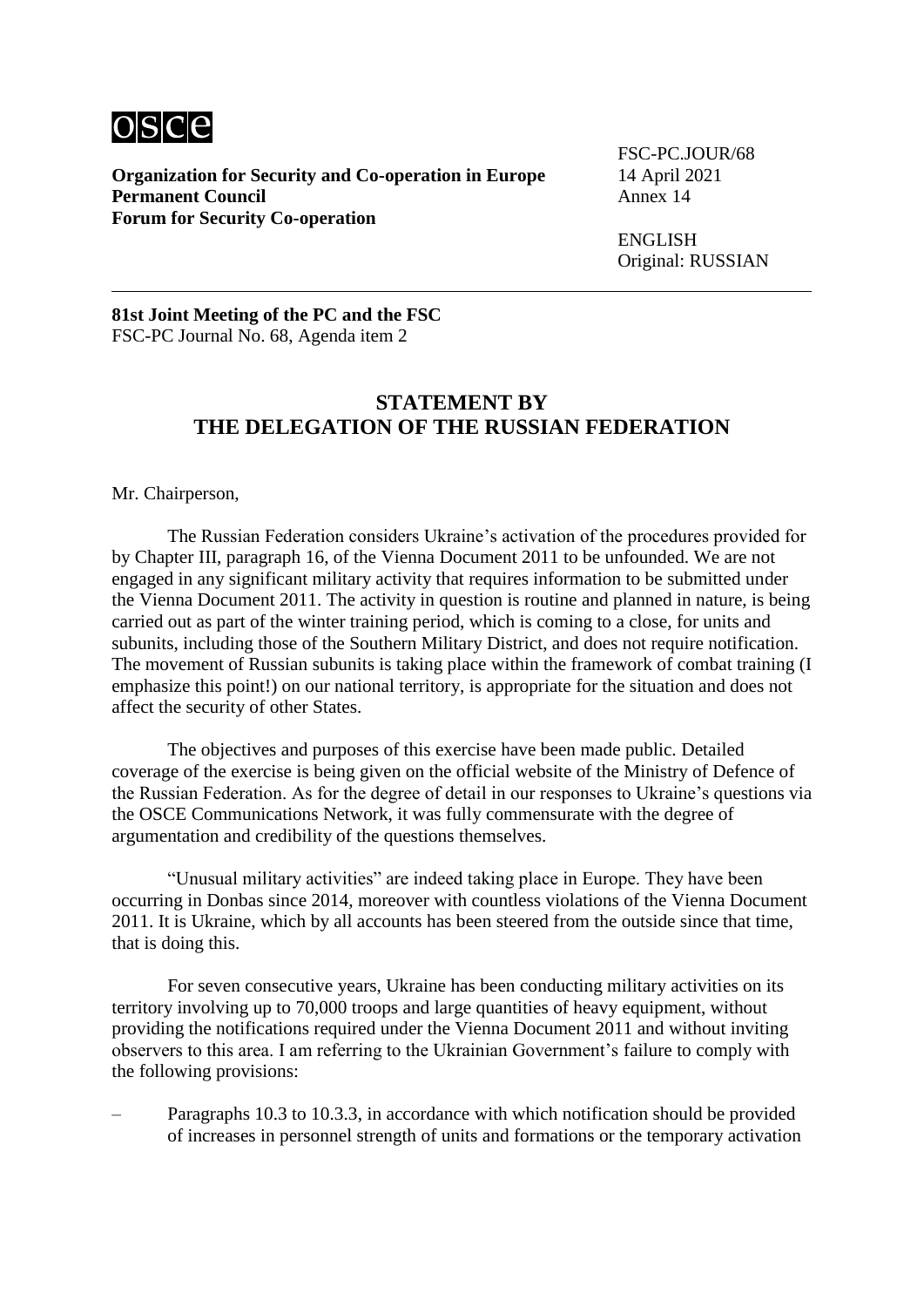of "non-active" units and formations (and several stages of the mobilization conducted by Ukraine should have resulted in precisely these consequences);

- Paragraphs 38 to 46.2, in accordance with which military activity is subject to notification whenever it involves at least 9,000 troops, 250 battle tanks, 500 armoured combat vehicles (ACVs) or 250 units of artillery (100 mm calibre and above);
- Paragraphs 47 to 60, in accordance with which participating States are obliged to invite observers to different kinds of notifiable military activities in which the number of troops engaged exceeds 13,000, the number of battle tanks equals or exceeds 300, the number of ACVs equals or exceeds 500, or the number of artillery pieces, including mortars and multiple rocket launchers, equals or exceeds 250.

Furthermore, the Ukrainian Government is not complying with paragraph 68, in accordance with which it is obliged to communicate in writing, by 15 November each year, information concerning military activities involving more than 40,000 troops or 900 battle tanks or 2,000 ACVs or 900 artillery pieces, mortars and multiple rocket launchers (100 mm calibre and above). In accordance with paragraph 70, however, Ukraine undertook not to conduct such military activities if notification had not been provided in a timely manner.

Despite countless violations by the Ukrainian Government, Russia has never activated the provisions of Chapter III, paragraph 16, of the Vienna Document 2011, understanding that questions put directly would not receive answers.

What is surprising is the lack of response to these violations by Western countries, which, judging by their statements today, are presenting themselves as champions of military transparency. Their hypocritical disregard for truly unusual military activity – the Ukrainian Government's continuing punitive operation against the civilian population of Donbas – against the backdrop of their exaggerated interest in routine Russian low-intensity exercises involving a minimum number of weapons and personnel, discredits the Vienna Document as an instrument of confidence-building among the participating States.

Private briefings of some kind on the situation at the Russian-Ukrainian border held by the delegation of Ukraine at the OSCE on 8 and 9 April and the non-paper on this topic distributed by the delegation "among a small circle of States" are in the same vein. Incidentally, access to the consultations under paragraph 16.2 of the Vienna Document, convened by Ukraine on 10 April, was not granted to all participating States either. What is this – transparency "behind closed doors" for a narrow circle of the "chosen few"? It is reminiscent of a pre-planned public relations stunt, in which the OSCE participating States interested in escalating tensions distort the situation at the Russian-Ukrainian border in an attempt to place all the responsibility on Russia.

We regard such a policy as a deliberate effort to distract attention from the Ukrainian Government's military preparations in the south-east of the country, its refusal to implement the Minsk agreements, along with the build-up of military activity by NATO countries in Ukraine and close to Russia's borders.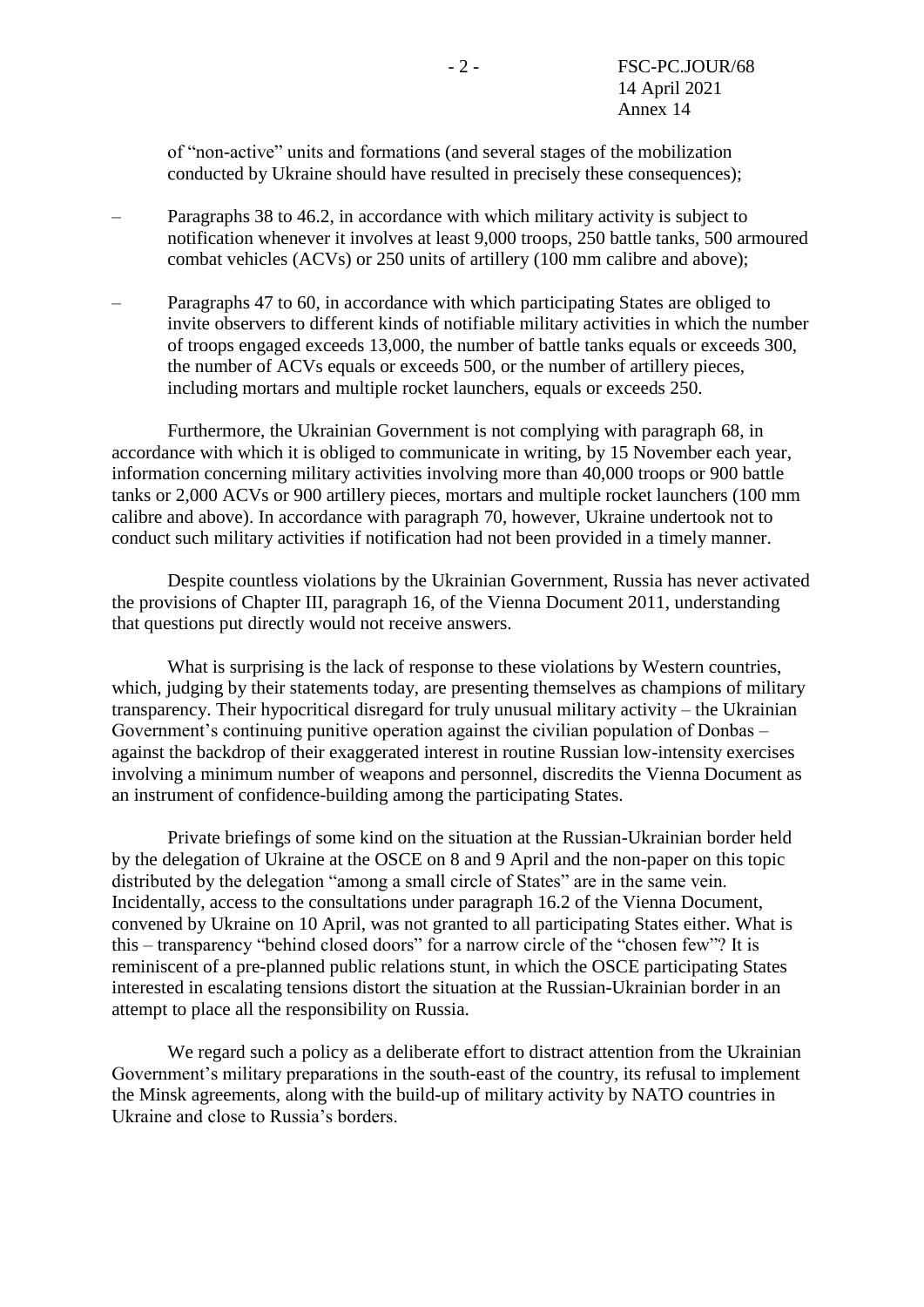There is no trace either of President Zelenskyy's pre-election statements promising to end the war. To the approving chorus of its Western "minders", the Ukrainian Government is currently updating its mobilization plans to call up reservists and massing troops in the Kherson region on the border with Crimea and near the line of contact in Donbas. A group of around 60,000 Ukrainian troops is concentrated in the zone where the so-called Joint Forces Operation is being conducted. Special Operations Forces, sniper teams and sabotage groups are being deployed. "Fresh" formations are being brought in. Formations are armed and equipped to 95 per cent.

A spike in violations of the ceasefire regime in Donbas already suggests that the Ukrainian armed forces have adopted a policy of escalating provocative actions. Settlements are being shelled. A child and a pensioner have been killed. Between 1 March and 11 April, monitors from the OSCE Special Monitoring Mission to Ukraine (SMM) documented over 320 sightings of Ukrainian weapons, almost half of which were large-calibre heavy artillery, at Donbas railway stations controlled by the Ukrainian armed forces. Ukrainian weapons outside their designated storage sites have been caught on SMM cameras some 500 times in total.

The actions and rhetoric of the Kyiv authorities' external "minders" – the United States of America and its NATO allies – point to the fact that they are pushing their "clients" towards a military solution. Contrary to their solemn declarations of commitment to a peaceful settlement, they are in fact turning Ukraine into the "tinderbox" of Europe. I am referring to the training and financing of the Ukrainian armed forces and other armed formations, sometimes openly neo-Nazi ones, and to them being provided with intelligence and political cover. Furthermore, NATO countries are supplying Ukraine with anti-tank weapons, armoured vehicles, counter-battery radar systems, sniper rifles, unmanned aerial vehicles, boats and various types of ammunition for groups of government forces.

At the same time, NATO is intensifying its various activities in Ukraine and in the immediate vicinity of the line of contact in Donbas. Seven joint exercises with NATO States are scheduled to be held on Ukrainian territory this year, and the "Defender Europe 2021" manoeuvres involving Ukrainian forces will be the largest in the last 25 years.

The NATO countries do not shrink from provocative actions near Russia's borders, where, for example, the United States has doubled its aerial reconnaissance since the start of the year and increased its naval reconnaissance by a factor of 1.5. We are closely monitoring the US warships currently in the waters of the Black Sea. The question remains open as to the true intentions and objectives of the United States thousands of kilometres away from its own territory.

Let us offer a word of caution: by providing comprehensive support to Ukraine, the countries concerned assume a large part of the responsibility for the reckless course of the Kyiv regime and its possible consequences.

#### Mr. Chairperson,

If the OSCE participating States want to prevent an escalation of tensions not only in words but also in deeds, they should not call on Russia to "scale down its military build-up"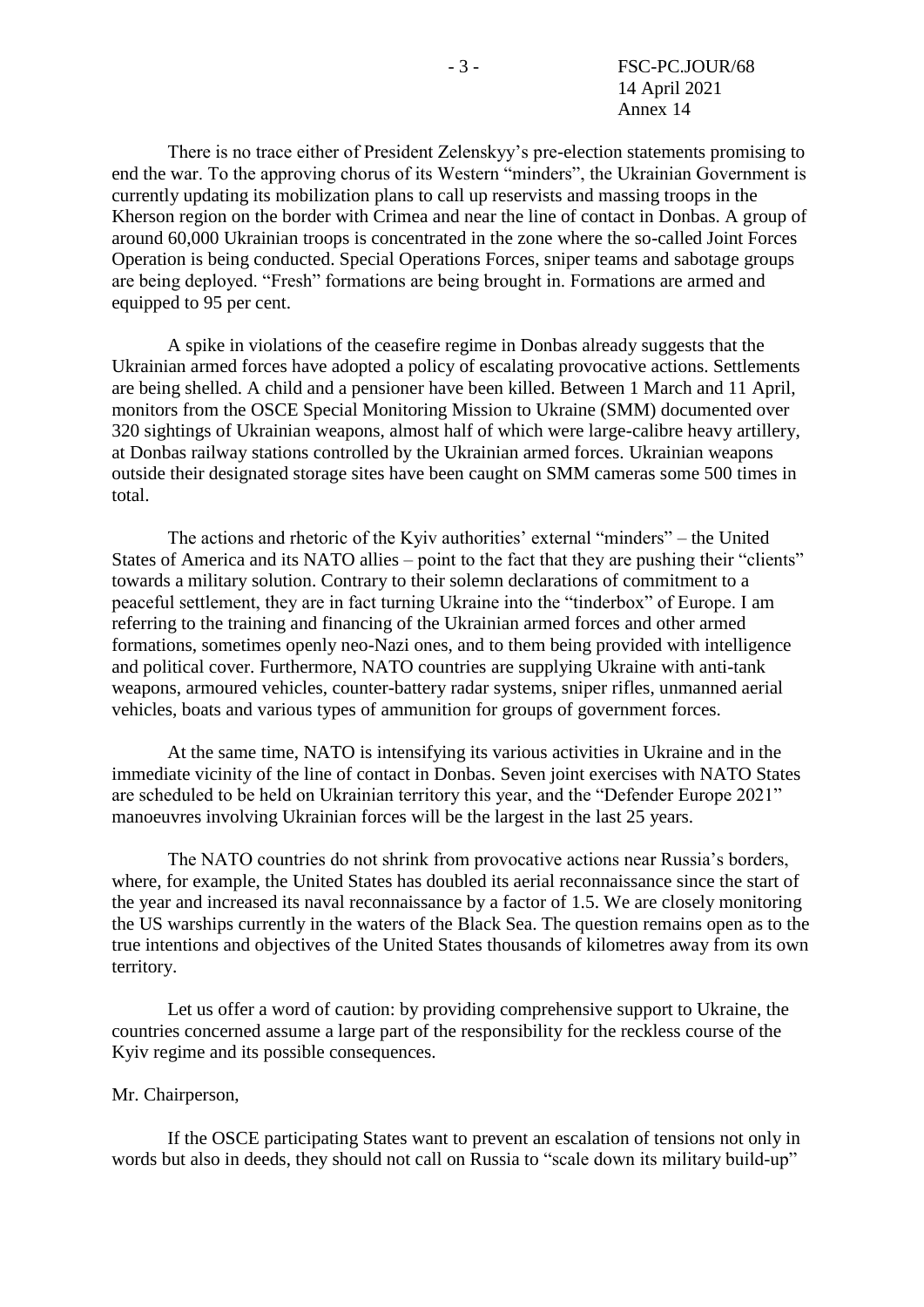on its own territory (a non-existent build-up!), but should force the Ukrainian Government to abandon its militaristic rhetoric and refrain from a bloody and suicidal venture.

The Russian Federation advocates a peaceful settlement of the internal Ukrainian conflict through direct dialogue between the Ukrainian Government and the authorities in Donetsk and Luhansk on the basis of strict compliance with the Minsk agreements in their entirety and in the correct sequence. We urge others to do the same. We, for out part, will do everything possible to restore peace in Donbas and protect its civilian population.

In conclusion, I should like to emphasize that Russia is against the adoption of any decisions at this meeting or the approval of recommendations.

Thank you, Mr. Chairperson. I request that this statement be attached to the journal of the day.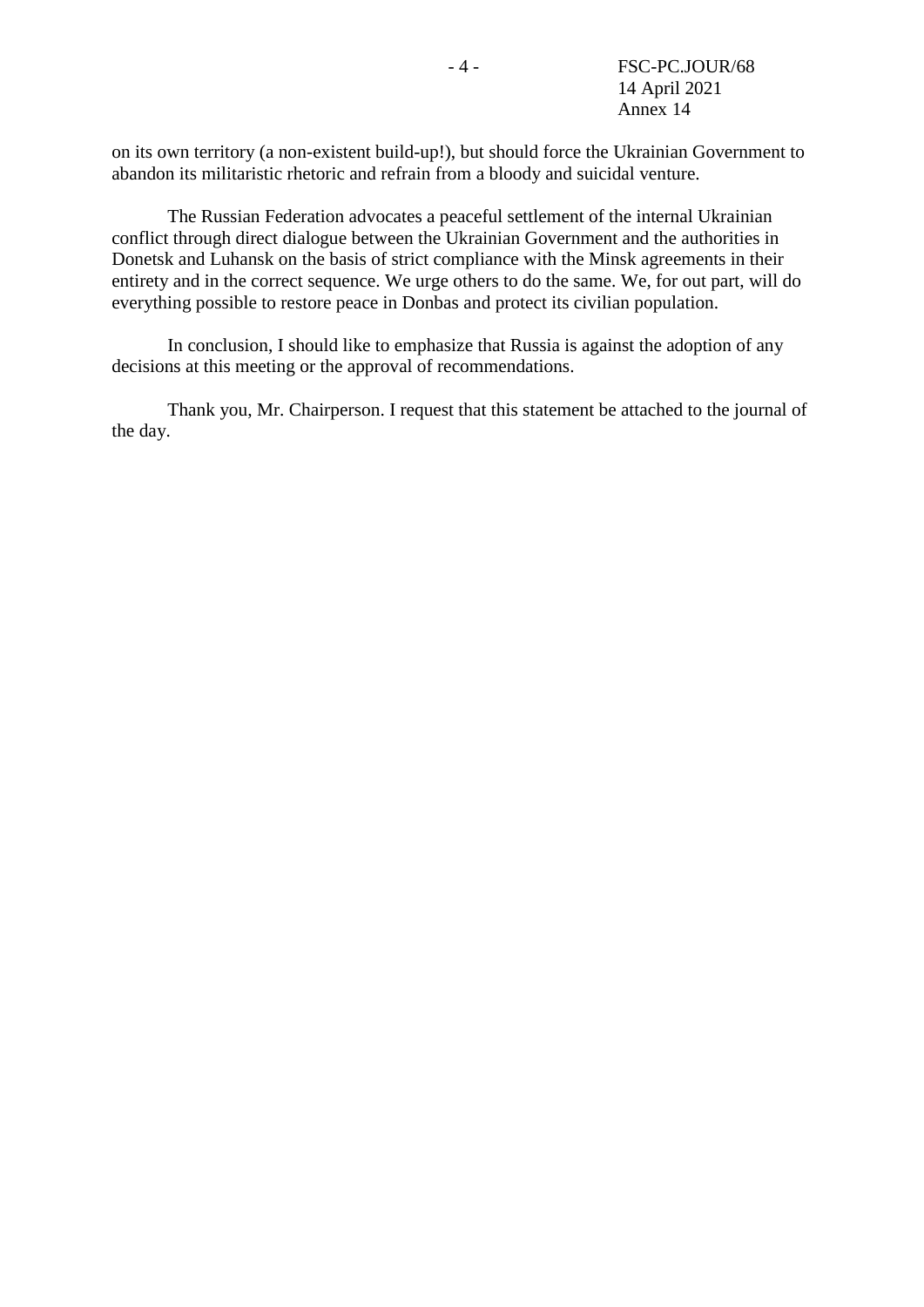

**Organization for Security and Co-operation in Europe** 14 April 2021<br>**Permanent Council** Annex 15 **Permanent Council Forum for Security Co-operation**

FSC-PC.JOUR/68

Original: ENGLISH

**81st Joint Meeting of the PC and the FSC** FSC-PC Journal No. 68, Agenda item 2

### **STATEMENT BY THE DELEGATION OF LATVIA**

Co-Chairpersons,

Latvia fully aligns with the European Union statements, however, I would like to add some points in my national capacity.

We thank the Chairmanship of the Permanent Council and the Chairmanship of the Forum for Security Co-operation (FSC) for convening this meeting at Ukraine's request in accordance with Chapter III of the Vienna Document. The Russian Federation's refusal to respond to Ukraine's information request in a meaningful manner and refusal to participate in consultations on 10 April as well as the refusal up to now to engage in a meaningful dialogue in order to decrease concerns, to highlight its true intentions and de-escalate the situation is a deliberate and hostile act to increase tensions and distrust in the region.

We are deeply concerned by the worsening security situation in eastern Ukraine, and the build-up of Russian military forces in close proximity to Ukraine's State borders, in the temporarily occupied territories of Ukraine, including on the illegally annexed Crimean peninsula.

We are also concerned about the aggressive rhetoric and disinformation used by the Russian Federation. Unfortunately, the Russian Federation's words and deeds are not aligned. While in its statements the Russian Federation argues that it is doing everything to help solve the conflict, such rhetoric does not reflect the Russian Federation's true actions. The Russian Federation portrays Ukraine as the party fully responsible for escalation of the security situation in the region, yet its own hostile activities, aggressive rhetoric and disinformation used to justify them fuel the escalation of the situation in the first place. This is a very dangerous move for the Russian Federation itself. The Russian Federation's actions not only jeopardize the security of Ukraine, but also threaten European security as a whole and go together with the disrespect for the value of the lives of people affected.

Responsible use of freedom of the press and freedom of expression is one of the core commitments of the OSCE participating States. We do trust the OSCE Representative on Freedom of the Media will pay attention to this worrying tendency of the Russian